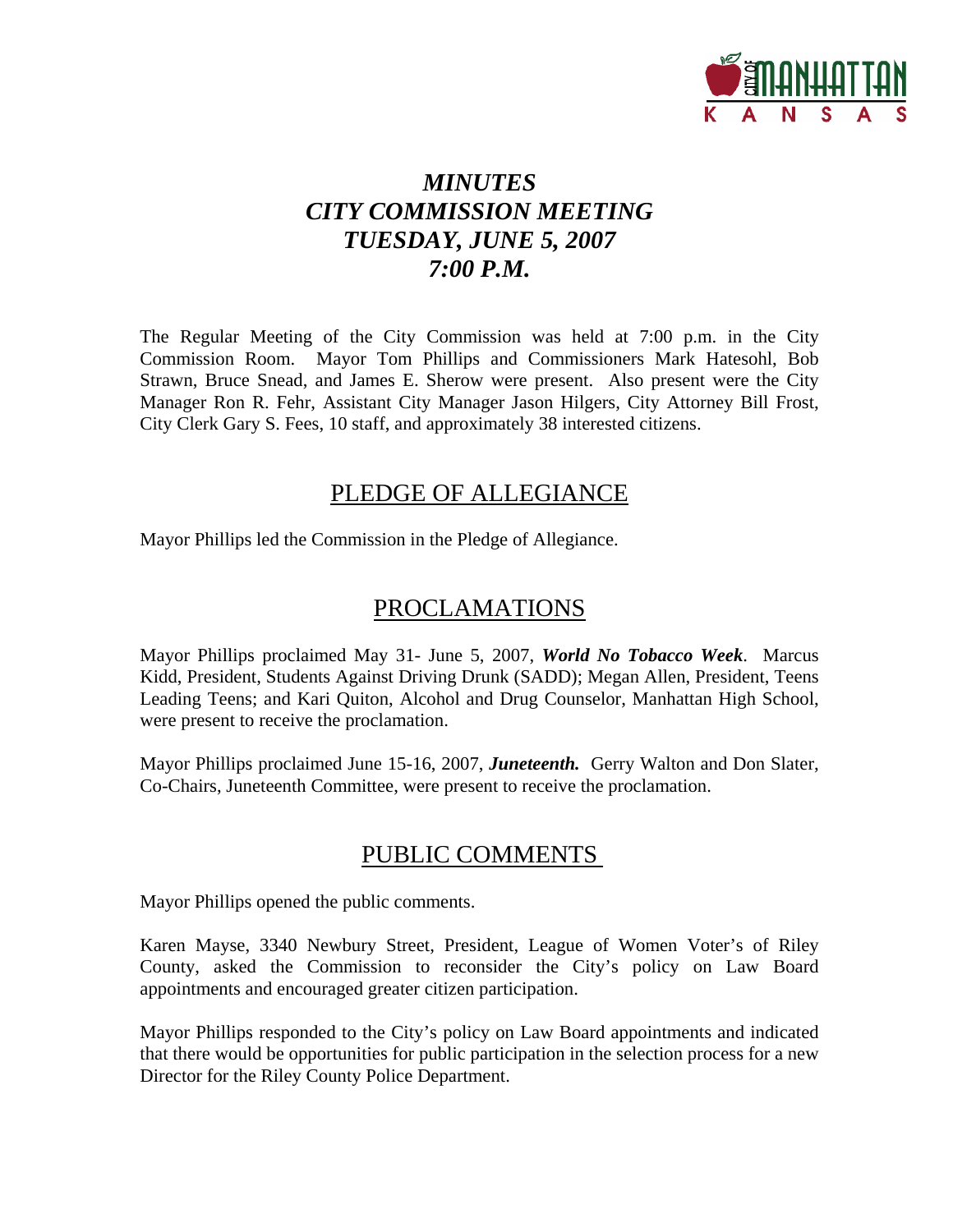**Minutes** City Commission Meeting June 5, 2007 Page 2

# PUBLIC COMMENTS *(CONTINUED)*

Hearing no other comments, Mayor Phillips closed the public comments.

# COMMISSIONER COMMENTS

Commissioner Sherow encouraged citizens to attend the Junteenth celebration. He then commended tonight's teens for their initiative for the World No Tobacco Week proclamation and provided clarification on comments made during last Tuesday's Work Session.

Ron Fehr, City Manager, informed the community that the Federal Emergency Management Association (FEMA) representatives will be in the community and may be able to provide assistance to residents impacted by the recent flood events. He stated that residents need to contact FEMA and register with FEMA within 60 days.

Mayor Phillips encouraged citizens to contact FEMA for possible assistance.

# CONSENT AGENDA

(\* denotes those items discussed)

### **MINUTES**

The Commission approved the minutes of the Regular City Commission Meeting held Tuesday, May 15, 2007.

### **CLAIMS REGISTER NO. 2592**

The Commission approved Claims Register No. 2592 authorizing and approving the payment of claims from May 9, 2007, to May 29, 2007, in the amount of \$3,678,282.70.

### **LICENSES – CEREAL MALT BEVERAGE AND FIREWORKS DISPLAY**

The Commission approved renewal applications for 2007 Cereal Malt Beverage licenses for Alco Discount Store #45, 3007 Anderson Avenue, and Valentino's, 3003 Anderson Avenue, and a Fireworks Display license for Thunder Over Manhattan, July 4, 2007, at CiCo Park.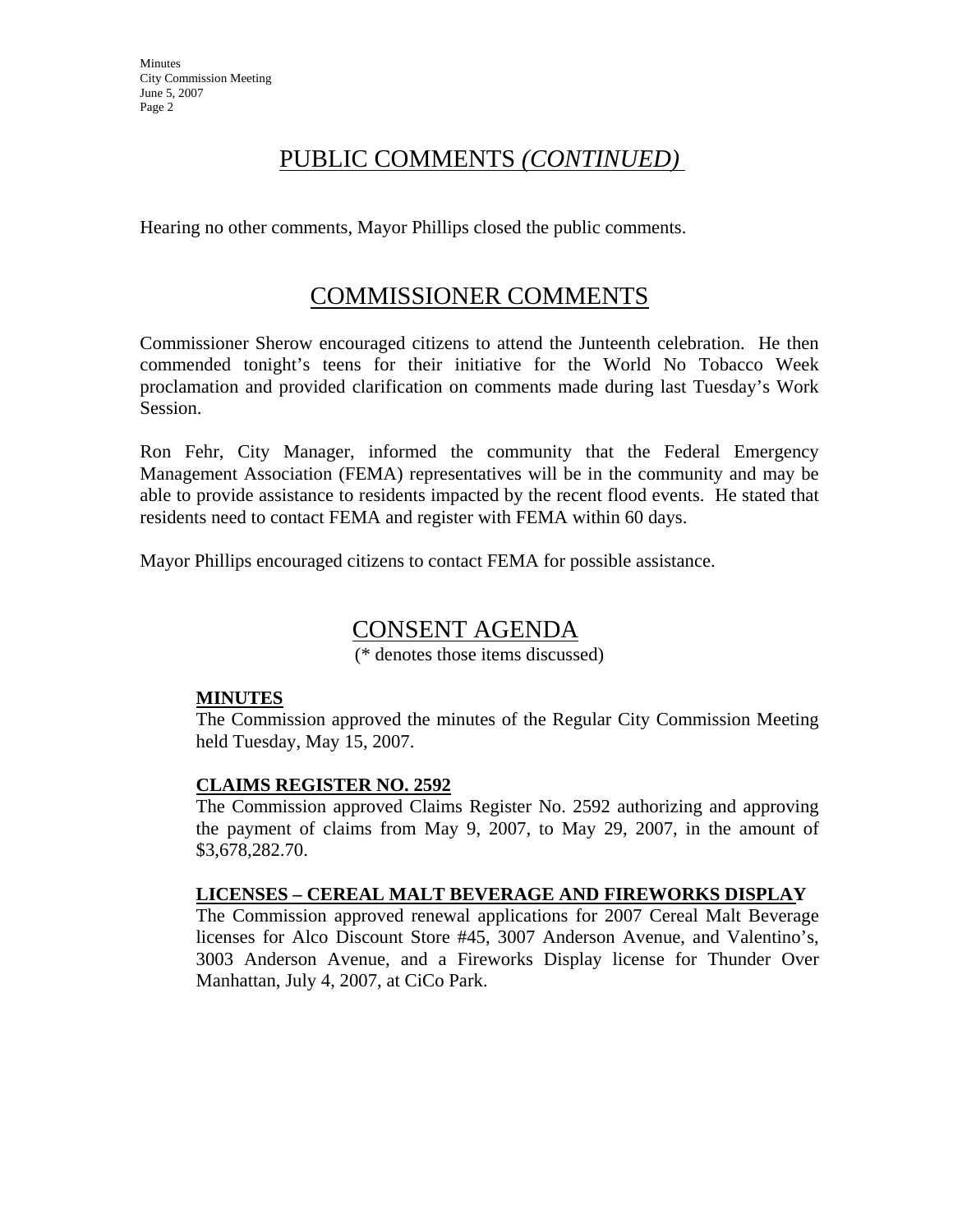# CONSENT AGENDA (*CONTINUED*)

# **AWARD CONTRACT – MANHATTAN MARKETPLACE "WATERLINE E" (WA0704)**

The Commission accepted the Engineer's Estimate in the amount of \$129,071.50 and awarded a contract in the amount of \$78,135.00 to Bayer Construction, Inc., of Manhattan, Kansas, for the Manhattan Marketplace "Waterline E" (WA0704).

# **AWARD CONTRACT – LEE MILL HEIGHTS, UNIT 3 – STREET (ST0626), WATER (WA0625), SANITARY SEWER (SS0622), AND STORM DRAINAGE (SM0604)IMPROVEMENTS**

The Commission accepted the Engineer's Estimate in the amount of \$647,000.00 and awarded a construction contract in the amount of \$629,420.40 to Middlecreek Corp., of Peabody, Kansas, for the Lee Mill Heights, Unit 3, Street (ST0626), Improvements, Water (WA0625), Sanitary Sewer (SS0622), and Storm Drainage (SM0604) improvements.

# **AWARD CONTRACT – ANNEBERG PARK PARKING LOT PROJECT (CP0705P**)

The Commission approved the Engineer's Estimate in the amount of \$199,787.00 and authorized the Mayor and City Clerk to execute a contract in the amount of \$180,927.15 with Designer Construction, Inc., of Manhattan, Kansas, for the Anneberg Park Parking Lot Paving Project (CP705P).

# **RESOLUTION NO. 060507-B – TEMPORARY NOTES – ANNEBERG PARK PARKING LOT PROJECT**

The Commission approved Resolution No. 060507-B authorizing the issuance of temporary notes to finance the Anneberg Park Parking Lot Project (CP705P) over a four-year period of time.

### **CONTRACT – REMARK RUNWAY 3/21**

The Commission authorized the Mayor and City Clerk to execute the Construction Contract in the amount of \$67,505.00 with Hi-Lite Markings, Inc., of Adams Center, New York, for Remarking Runway 3/21.

# **TASK ORDER NO. 14 – REMARK RUNWAY 3/21**

The Commission executed Task Order No. 14 in the amount of \$17,582.00 with HNTB Corporation, of Overland Park, Kansas, for Remarking Runway 3/21.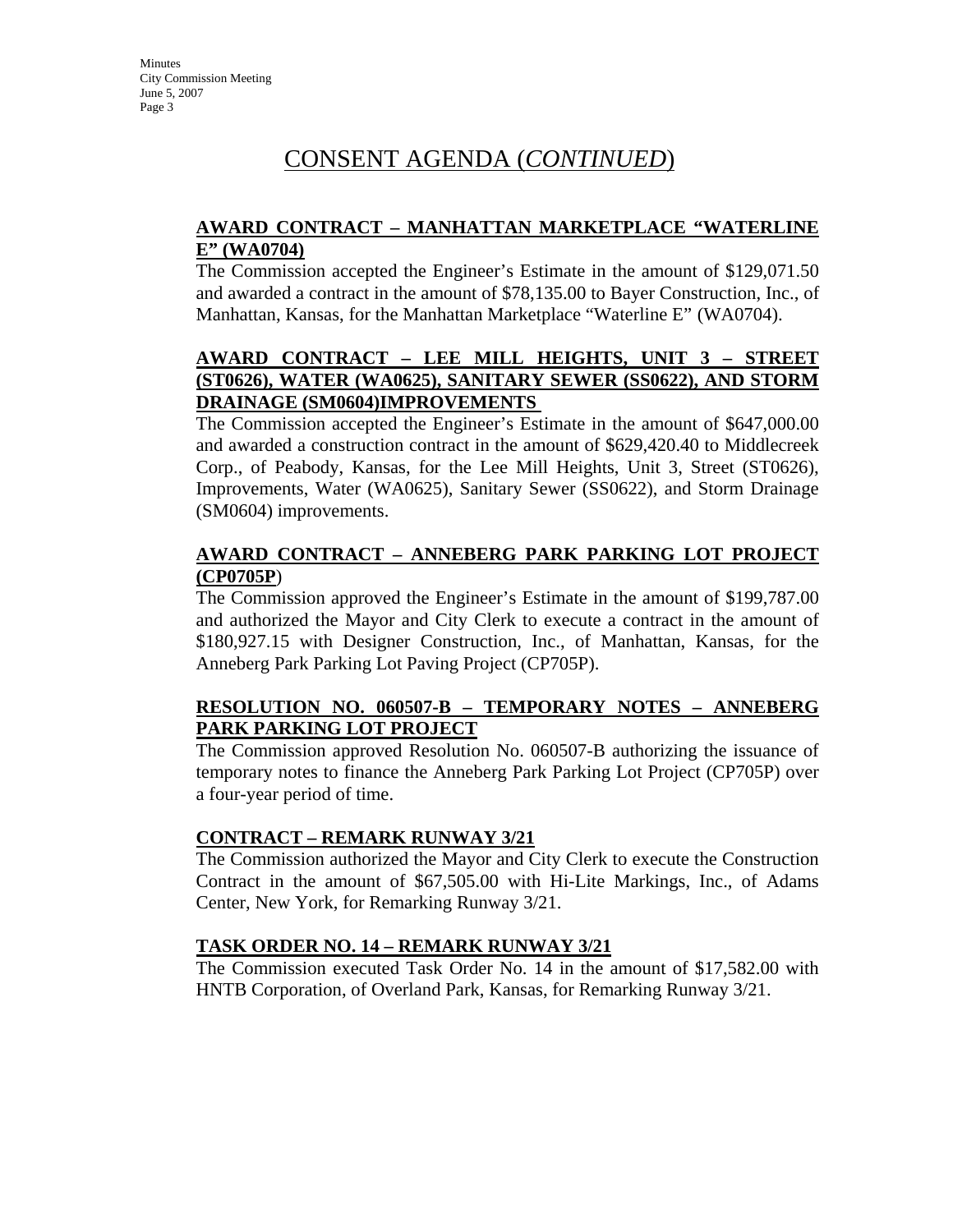**Minutes** City Commission Meeting June 5, 2007 Page 4

# CONSENT AGENDA (*CONTINUED*)

# **FAA GRANT OFFER – REMARK RUNWAY 3/21**

The Commission accepted the grant offer in the amount of \$132,052.00 from the Federal Aviation Administration (FAA) for the re-marking of runway 3/21 and associated work.

### **TASK ORDER NO. 12 – PART 150 AIRPORT NOISE STUDY**

The Commission authorized the Mayor and City Clerk to execute Task Order No. 12 in the amount of \$230,717.00 with HNTB Corporation, of Overland Park, Kansas, for the Part 150 Airport Noise Study.

### **FAA GRANT – PART 150 AIRPORT NOISE STUDY**

The Commission accepted the FAA Grant Offer in the amount of \$219,181.00 for the Part 150 Airport Noise Compatibility Planning Program.

### **CHANGE ORDER – EUREKA ADDITION – STREET IMPROVEMENTS (ST0613)**

The Commission approved a Change Order for Eureka Addition Street Improvements (ST0613) resulting in a net increase in the amount of \$40,962.50 (+4.28%) to the contract with Pavers, Inc., of Salina, Kansas.

# **CHANGE ORDER – FOUR WIND VILLAGE, UNIT II – SANITARY SEWER IMPROVEMENTS (SS0601)**

The Commission approved Four Wind Village, Unit II, Sanitary Sewer Improvements (SS0601) resulting in a net increase in the amount of \$25,186.00 (+10.78%) to the contract with Nowak Construction Company, Inc., of Goddard, Kansas.

# **CHANGE ORDER – FOUR WIND VILLAGE, UNIT II – STREET IMPROVEMENTS (ST0603)**

The Commission approved Four Wind Village, Unit II, Street Improvements  $(ST0603)$  resulting in a net increase in the amount of \$60,731.69 (+14.93%) to the contract with Nowak Construction Company, Inc., of Goddard, Kansas.

# **\* CHANGE ORDER NO. 1-FINAL – KIMBALL TOWNHOMES – SANITARY SEWER IMPROVEMENTS (SS0609)**

Rob Ott, City Engineer, provided additional information on the change orders and answered questions regarding vegetation and erosion control.

Frank Tillman, Developer, informed the Commission that wildflower seeds will also be applied to the area.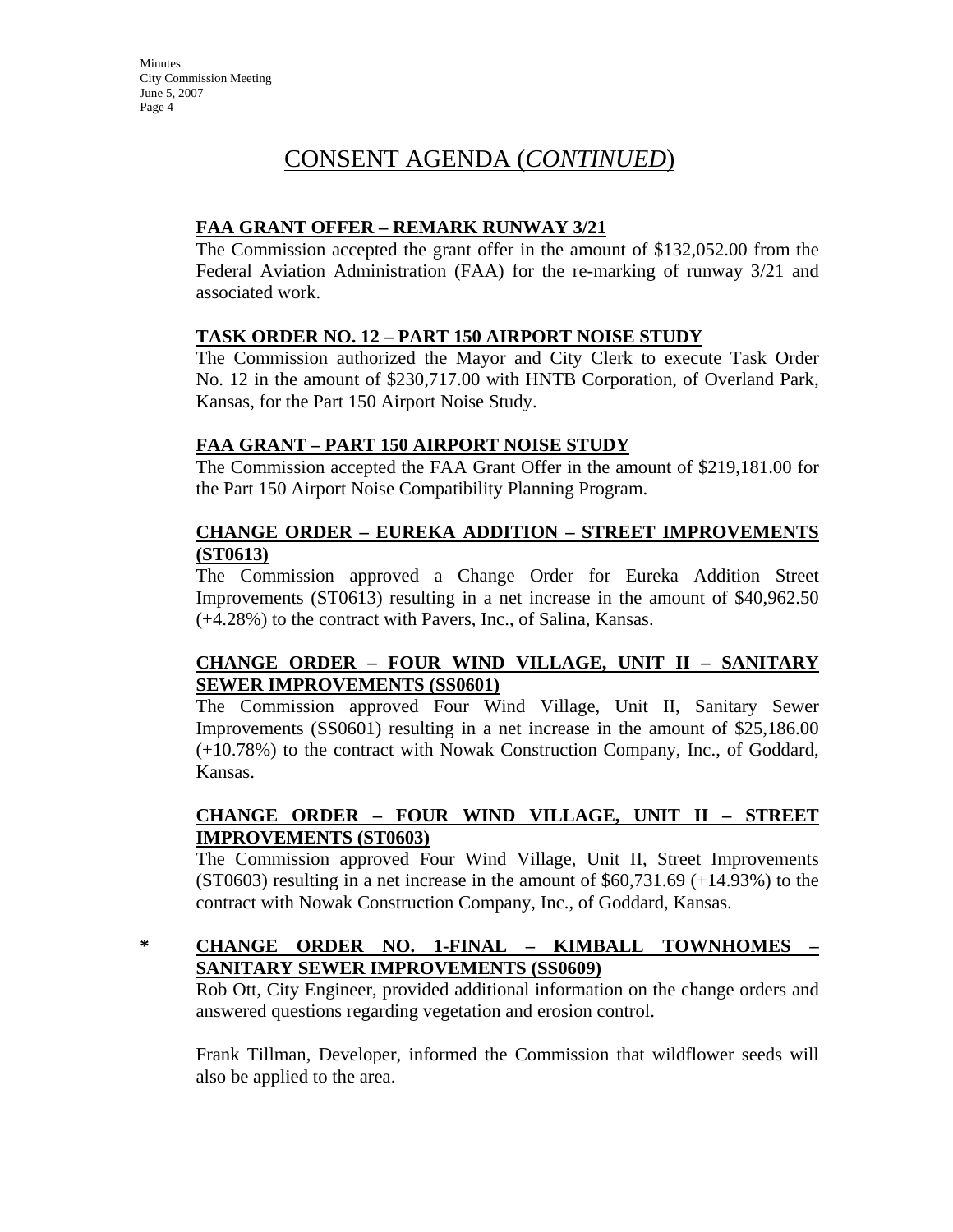# CONSENT AGENDA (*CONTINUED*)

### **\* CHANGE ORDER NO. 1-FINAL – KIMBALL TOWNHOMES – SANITARY SEWER IMPROVEMENTS (SS0609)** *(CONTINUED)*

The Commission approved Change Order No. 1-Final for Kimball Townhomes Sanitary Sewer Improvements resulting in a net decrease in the amount of \$45,986.00 (-11.2%) to the contract with Walters-Morgan Construction Co., Inc, of Manhattan, Kansas.

# **CITY'S PARTICIPATION PAYMENT – RILEY COUNTY MARLATT AVENUE PROJECT**

The Commission approved payment reflecting the City's participation in the amount of \$320,814.45 to Riley County for the Marlatt Avenue Project, from Casement Road west to 800 feet East of US 24, which has been awarded to the low bidder, Pavers, Inc., of Salina, Kansas.

### **PURCHASE – SUNSET ZOO – SKID STEER LOADER**

The Commission authorized the purchase of a Bobcat Skid Steer Loader, Model S-250, for the bid price of \$27,500.00 from White Star Machinery and Supply Company, of Manhattan, Kansas, for the Sunset Zoo.

### **DISPOSAL OF CITY VEHICLES**

The Commission authorized the sale of six (6) excess City vehicles by sealed bid.

### **CONTRACTS – 2007 EMERGENCY SHELTER GRANT FUNDS**

The Commission authorized the Mayor and City Clerk to execute the grant agreement with the Kansas Housing Resources Corporation for the award of 2007 Emergency Shelter Grant Funds and executed contracts with local social service agencies to allocate the 2007 Emergency Shelter Grant. *(See Attachment No. 1)*

After discussion, Commissioner Snead moved to approve the consent agenda. Commissioner Sherow seconded the motion as presented. On a roll call vote, motion carried 5-0.

# GENERAL AGENDA

### **FIRST READING – REZONE - COLLEGIATE MARKETING SERVICES PUD**

Eric Cattell, Assistant Director for Planning, presented the item. He then answered questions from the Commission.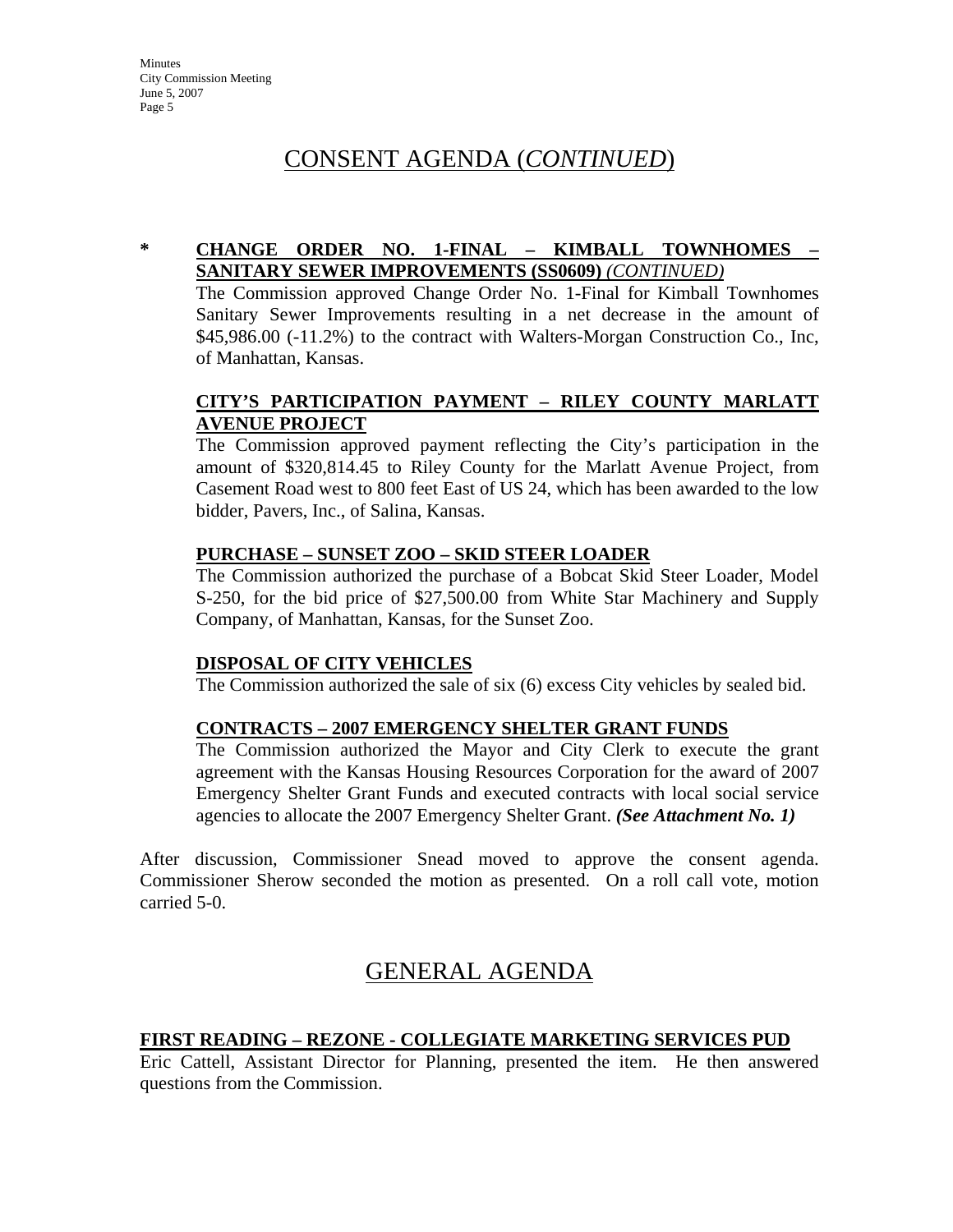#### **FIRST READING – REZONE - COLLEGIATE MARKETING SERVICES PUD** *(CONTINUED)*

Steve Ballard, Applicant, provided additional information on the item and answered questions from the Commission regarding the downtown location, building, and parking.

Eric Cattell, Assistant Director for Planning, responded to questions from the Commission regarding hours of operation in relationship to planning and zoning.

Frank Tillman, Owner of building, provided additional information regarding hours of operation.

Lisa Rockley, Executive Director, Downtown Manhattan Inc., spoke in support of the PUD with the three conditional items mentioned in the Downtown Manhattan Inc. letter attached in the packet.

After discussion, Commissioner Hatesohl moved to approve first reading of an ordinance rezoning of Collegiate Marketing Services PUD from C-4, Central Business District, to PUD, Planned Unit Development District, based on the findings in the Staff Report *(See Attachment No. 2)*, with the ten conditions recommended by the Manhattan Urban Area Planning Board. Commissioner Sherow seconded the motion. On a roll call vote, motion carried 5-0.

### **ECONOMIC DEVELOPMENT ASSISTANCE - COLLEGIATE MARKETING SERVICES, INC.**

John Pagen, Manhattan Area Chamber of Commerce, presented an overview of the proposal for Collegiate Marketing Services, Inc. (CMS)

Brian Williams. Management Intern, presented the incentive package for Collegiate Marketing Services, Inc.

Steve Ballard, Chief Executive Officer (CEO), Collegiate Marketing Services, Inc., informed the Commission that he was excited about this proposal. He then provided additional information about the company and introduced members of the management team.

Jeff Grantham, President, Collegiate Marketing Services, Inc., provided additional information on the market, growth of the company, and mentioned staff members that would be moving to Manhattan.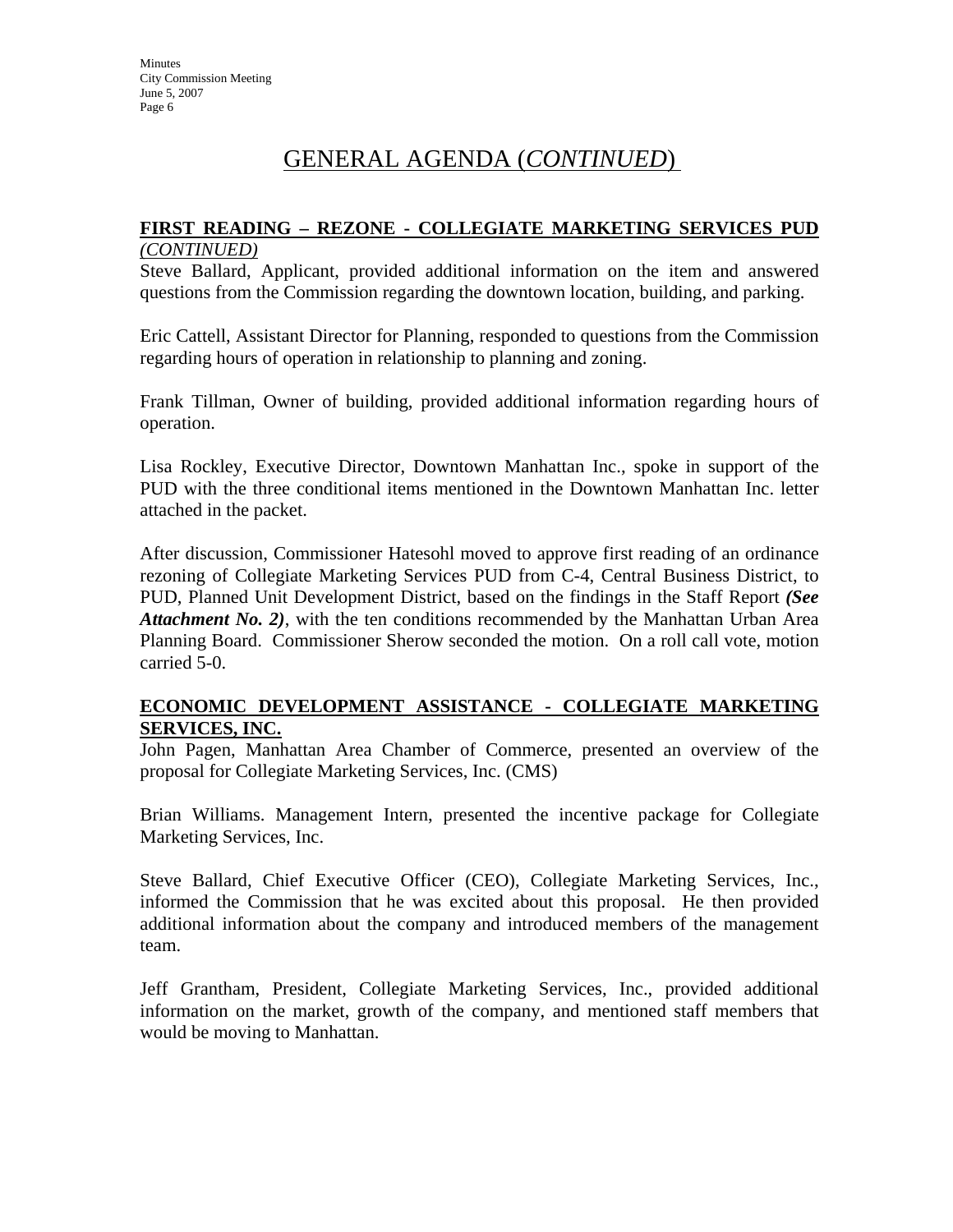### **ECONOMIC DEVELOPMENT ASSISTANCE - COLLEGIATE MARKETING SERVICES, INC.** *(CONTINUED)*

Erich Wurster, Chief Financial Officer (CFO), Collegiate Marketing Services, Inc., informed the Commission that CMS want to be in the downtown area, that they are excited about the proposal, and stated that the City of Manhattan is getting a good deal.

Steve Ballard, CEO, Collegiate Marketing Services, Inc., informed the Commission that the projections in the economic development package should be easily passed and that their company would bring in outside money to the community. He stated that Collegiate Marketing Services, Inc., would add to the synergy with the downtown redevelopment. He then answered additional questions from the Commission.

Becky Ballard, Collegiate Marketing Services, Inc., provided additional information on the health care package and costs.

Rose Phillips, 1412 Houston Street, asked what the distinction was between full-time employment and benefits offered.

Becky Ballard, Collegiate Marketing Services, Inc., responded to additional questions.

Ron Fehr, City Manager, responded to questions from the Commission regarding how this firm compared to other firms receiving economic development funds.

After discussion, Commissioner Hatesohl moved to schedule June 19, 2007, as the date for a final determination on an economic development incentive package for Collegiate Marketing Services, Inc. Commissioner Snead seconded the motion. On a roll call vote, motion carried 5-0.

#### **INTERLOCAL AGREEMENT - BLUE TOWNSHIP SEWER DISTICT; FIRST READING – AMEND – SEWER CONNECTION FEES AND MONTHLY SEWER SERVICE CHARGES**

Ron Fehr, City Manager, presented the item and answered questions from the Commission.

Bill Frost, City Attorney, provided additional information on the item and clarification on the proposed ordinance. He then responded to questions from the Commission.

Ron Fehr, City Manager, provided additional information on the design costs associated with the project.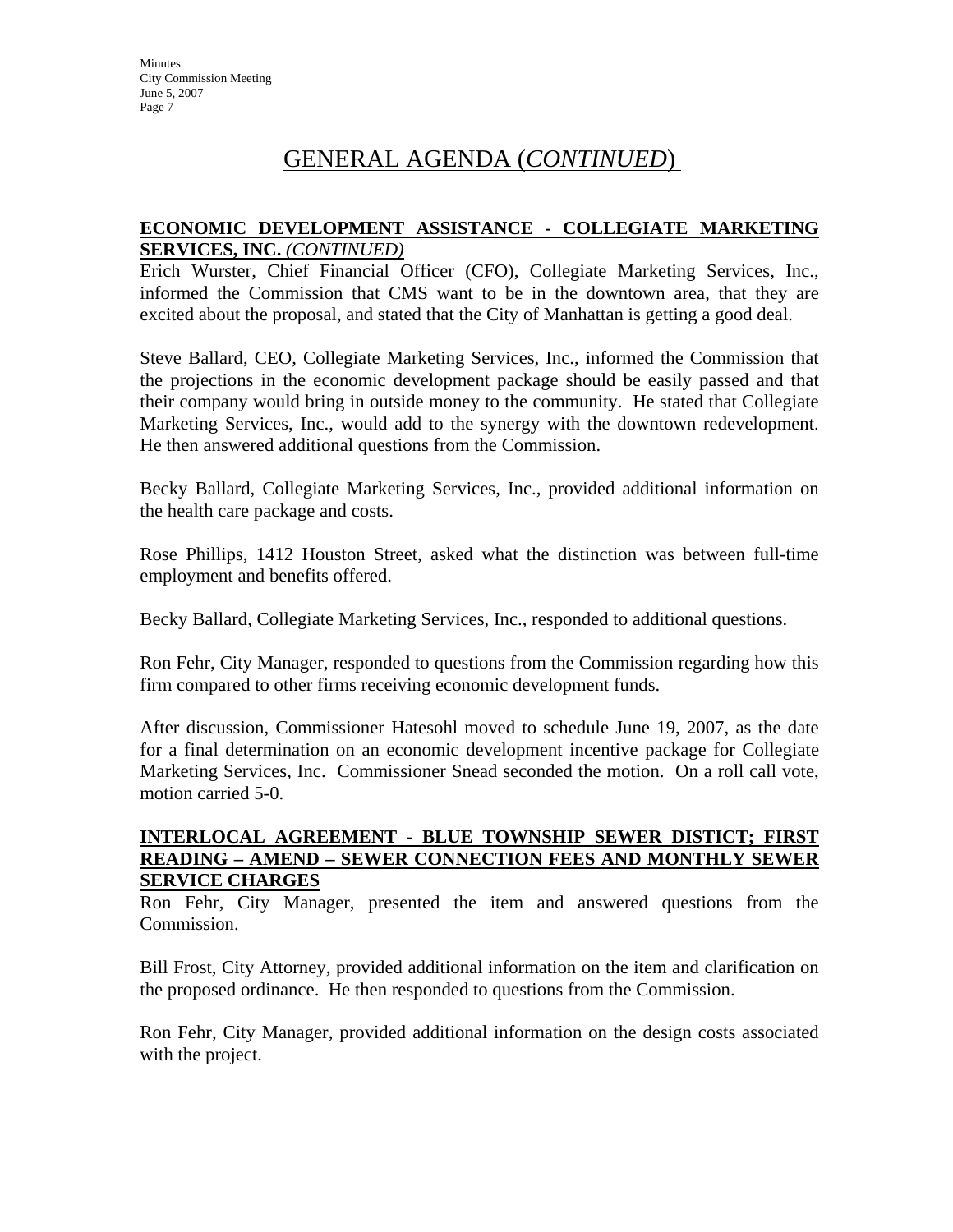#### **INTERLOCAL AGREEMENT - BLUE TOWNSHIP SEWER DISTICT; FIRST READING – AMEND – SEWER CONNECTION FEES AND MONTHLY SEWER SERVICE CHARGES** *(CONTINUED)*

Rob Ott, City Engineer, responded to questions from the Commission and stated that he was comfortable with the proposal.

Robert Reece, Administrator, Pottawatomie County, provided information on the selection process for the engineering firm.

Ron Fehr, City Manager, responded to questions from the Commission regarding rates and associated costs.

Abdu Durar, Assistant Director of Public Works – Wastewater, and Ron Fehr, City Manager, provided information on the treatment plant capacity and the potential service area.

Robert Reece, Administrator, Pottawatomie County, provided additional information on the current capacity of its system.

Dee R. Ross, 2304 Brockman Street, asked the Commission why so much money was given to the developer of Heritage Square, when it could have helped pay to prevent flooding in the area. He then voiced concern for additional inspectors needed to monitor development activity.

Ron Fehr, City Manager, responded to questions that were raised and provided clarification on the Heritage Square development and improvements that have been made to the City's infrastructure.

After discussion, Commissioner Snead moved to authorize the Mayor and City Clerk to sign the proposed Interlocal Agreement, once all exhibits are attached to the satisfaction of Administration and approve first reading of an ordinance amending the Code of Ordinances dealing with sewer connection fees and monthly sewer service charges. Commissioner Hatesohl seconded the motion. On a roll call vote, motion carried 5-0.

### **FIRST READING – REZONE - BROOKLINE SELF STORAGE PUD**

Eric Cattell, Assistant Director for Planning, presented the item. He then answered questions from the Commission.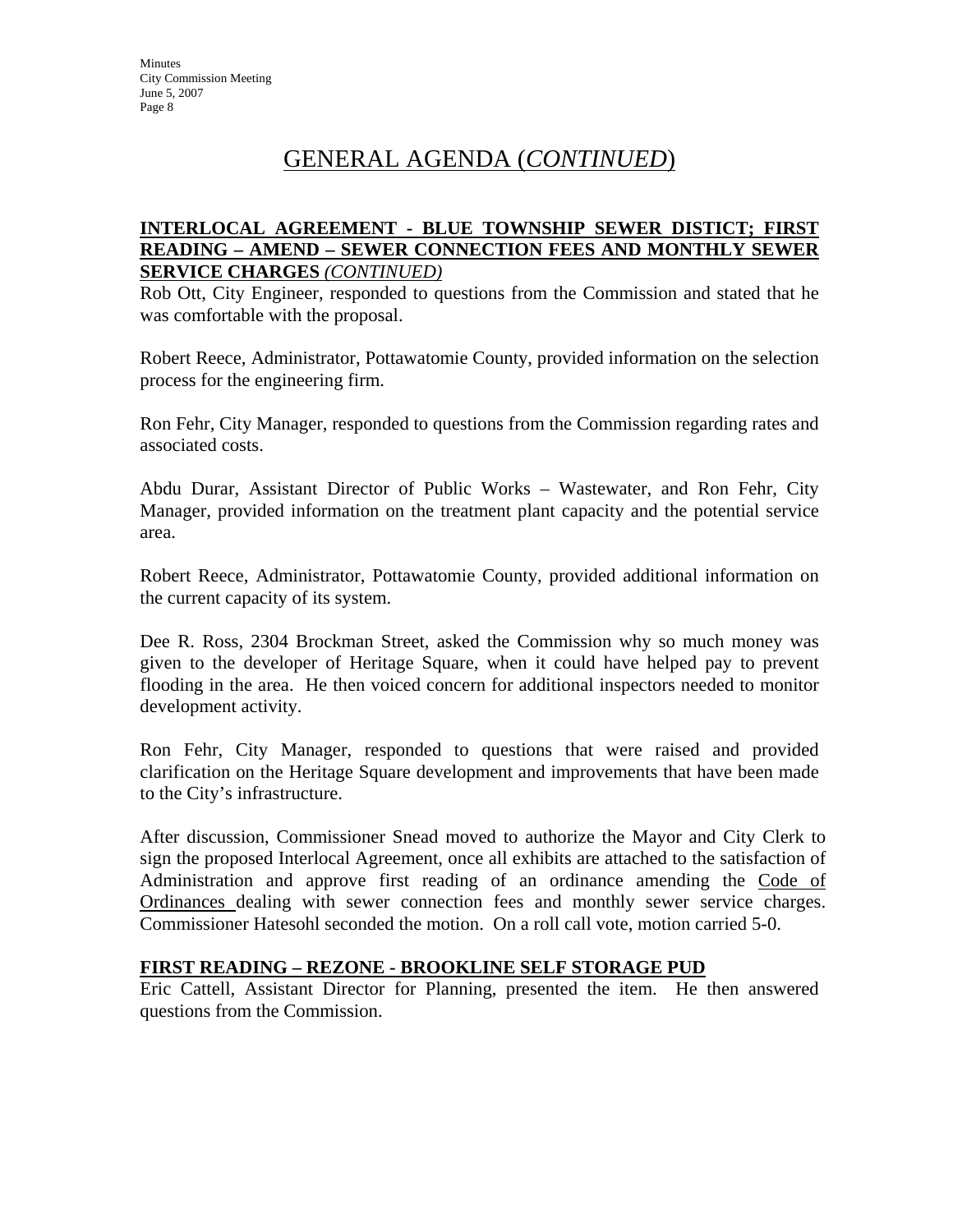#### **FIRST READING – REZONE - BROOKLINE SELF STORAGE PUD** *(CONTINUED)*

Zac Burton, Applicant, informed the Commission that he understood the protest petition that was filed and believed that the project for additional storage is needed for the area. He then provided additional information on the proposed project and answered questions from the Commission.

Melissa Jurick, resident of Brookstone Circle, requested that the Commission not approve the request. She informed the Commission that this is a residential area and a storage facility should not be built in this area. She then read a prepared letter from her husband, Michael Jurick, who is currently serving in the military.

Carmen Smith, 1921 Casement Road, informed the Commission that she circulated the petition and that additional families were not able to come tonight to voice opposition to the proposed commercial storage units being proposed.

A resident of Brookstone Circle asked if Mr. Burton would ensure that the storage units would not flood.

Zac Burton, Applicant, stated that the elevation levels would be complied with and that this was discussed at the Manhattan Urban Area Planning Board meeting.

Sabine Bishop, 101 Brookstone Circle, asked the Commission to not support the proposal and stated that this development would hurt us if approved.

Zac Burton, Applicant, provided additional information about the cost of the land and associated costs that he has in the proposal.

Melissa Jurick, resident of Brookstone Circle, stated that she understood that the land will be developed, but wanted to see it developed as residential.

Bill Frost, City Attorney, provided clarification on the item and possible options for the Commission to consider.

Zac Burton, Applicant, informed the Commission that if they would support residential for this area, that he would withdraw the application and re-file for residential.

Bill Frost, City Attorney, asked the Applicant for clarification on his request to withdraw the application.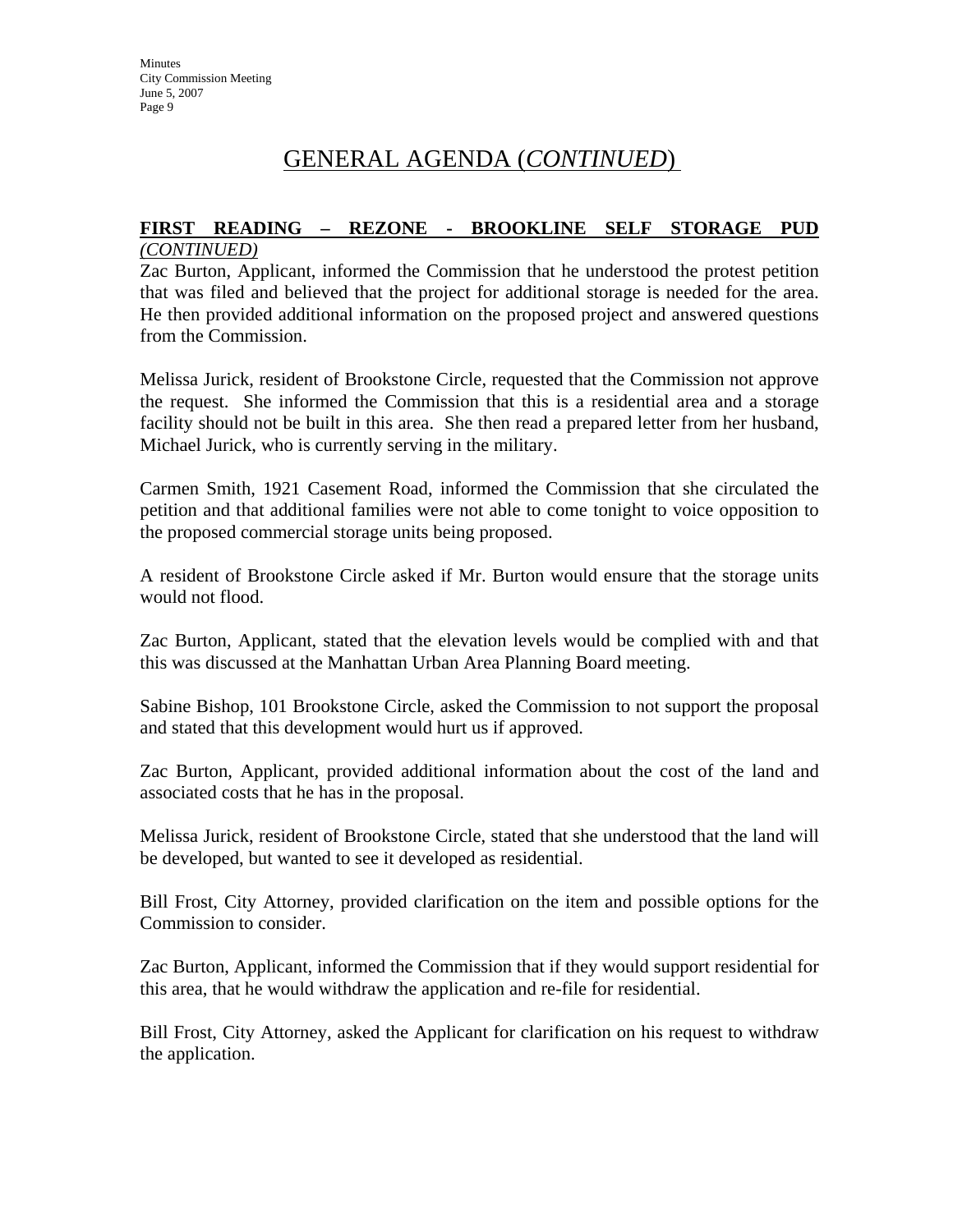### **FIRST READING – REZONE - BROOKLINE SELF STORAGE PUD** *(CONTINUED)*

Zac Burton, Applicant, orally withdrew his application for consideration by the Commission.

The Commission accepted Mr. Burton's request to withdraw the item.

Zac Burton, Applicant, stated the Commission is sending a different message than what the Manhattan Urban Area Planning Board sent earlier and asked for consistency.

At 10:40 p.m., the Commission took a brief recess.

### **FIRST READING – REZONE - PURPLE WAVE ADDITION**

Eric Cattell, Assistant Director for Planning, presented the item.

Aaron McKee, Founder and President, Purple Wave Auction, provided additional information on the proposal and background information about his business.

Fred Gibbs, BG Consultants, provided additional information on the item and stated the turning lane is a non issue for rezoning.

Eric Cattell, Assistant Director for Planning, responded to questions from the Commission regarding the proposed turning lane and responsibility of the turning lane.

Rob Ott, City Engineer, informed the Commission that the right turn lane is warranted and who pays for it will need to be determined.

After discussion, Commissioner Snead moved to approve first reading of an ordinance rezoning the proposed Purple Wave Addition, from I-2, Industrial Park District, to C-5, Highway Service Commercial District, based on the findings in the Staff Report *(See Attachment No. 4)*. Commissioner Sherow seconded the motion. On a roll call vote, motion carried 5-0.

#### **RESOLUTION NO. 060507-A - FIRST READING - SPECIAL OBLIGATION TAX INCREMENT FINANCING REVENUE BONDS - SOUTH REDEVELOPMENT PROJECT**

Jason Hilgers, Assistant City Manager and Redevelopment Coordinator, presented the item.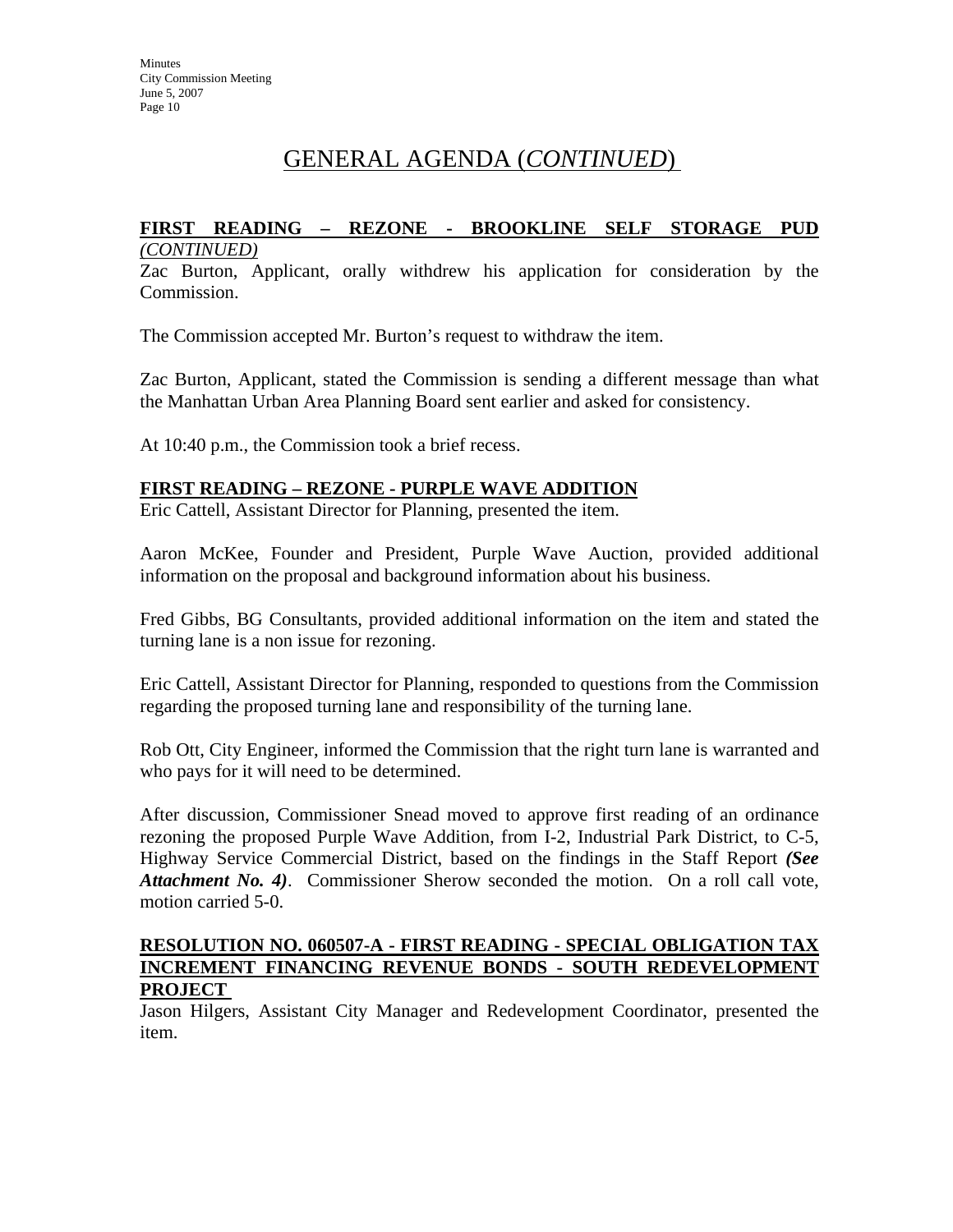**Minutes City Commission Meeting** June 5, 2007 Page 11

# GENERAL AGENDA (CONTINUED)

#### **RESOLUTION NO. 060507-A - FIRST READING - SPECIAL OBLIGATION TAX FINANCING**  $(TIF)$ **REVENUE BONDS SOUTH INCREMENT** REDEVELOPMENT PROJECT (CONTINUED)

Rick Kiolbasa, Dial Realty, responded to questions from the Commission regarding acquisition for the south end and project timeframe. He then provided an update on the south and north end of the redevelopment, and responded to questions about the number of leases signed for the north end.

Bob Welstead, Dial Realty, updated the Commission on the leases they have secured thus far and provided an update to the activities of the south end.

Ron Fehr, City Manager, informed the Commission that there will be some flexibility with the footprint for the south end and that the item will be brought back to the Commission with additional detail.

Bob Welstead, Dial Realty, responded to questions from the Commission regarding leases.

After discussion, Commissioner Snead moved to approve Resolution No. 060507-A authorizing the negotiation for sale of special obligation TIF revenue bonds; and approve first reading of an ordinance authorizing the issuance of up to \$10 million in special obligation TIF revenue bonds for the South Project area of Downtown Redevelopment. Commissioner Hatesohl seconded the motion. On a roll call vote, motion carried 4-1, with Commissioner Strawn voting against the item.

### **ADJOURNMENT**

At 11:42 p.m. the Commission adjourned.

MC, City Clerk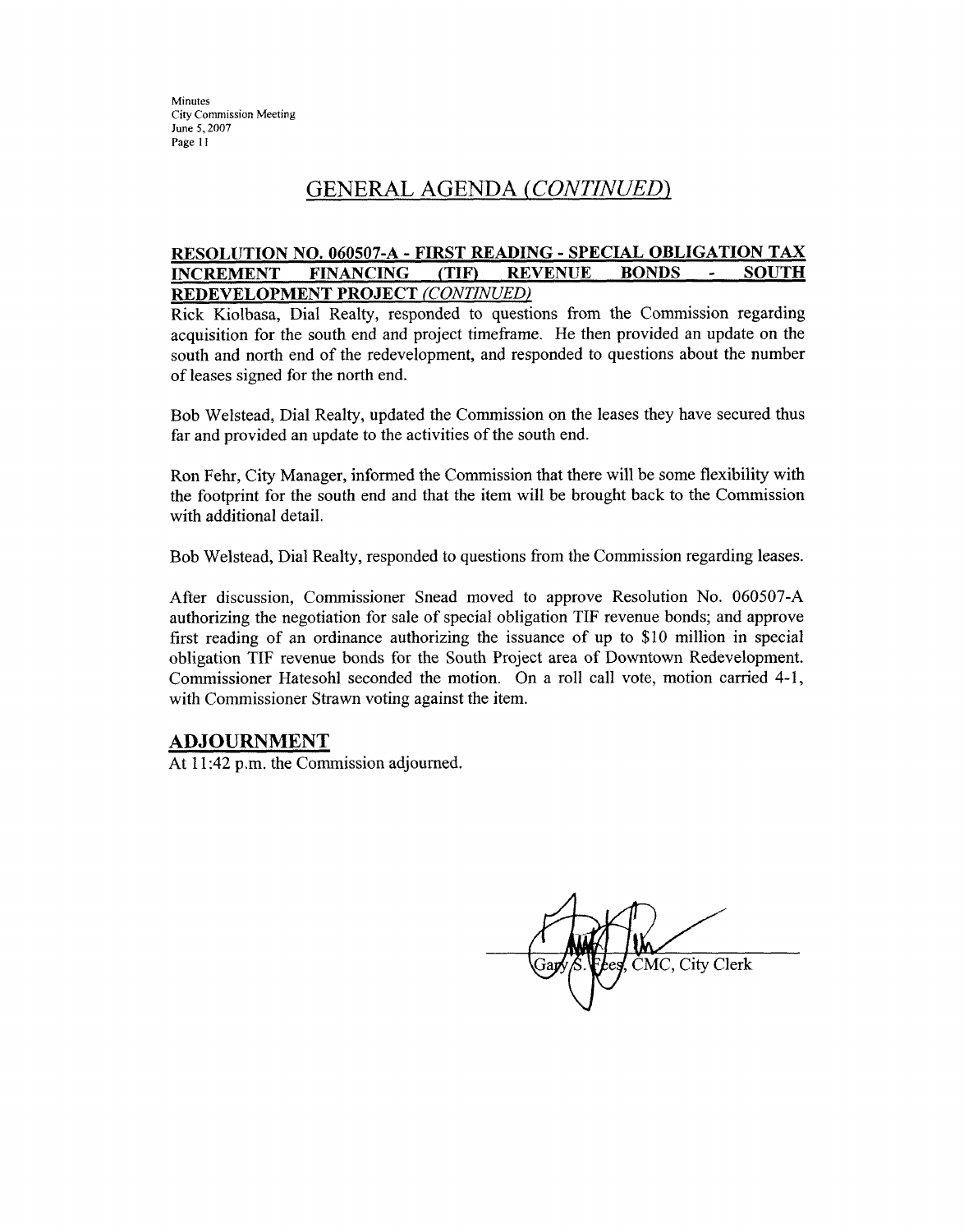*Attachment No. 1*

|                            | <b>Crisis Center</b> | <b>MESI</b> | <b>Salvation Army</b> | City       | <b>Total</b> |
|----------------------------|----------------------|-------------|-----------------------|------------|--------------|
| <b>Rehabilitation</b>      |                      |             |                       |            |              |
| <b>Operations</b>          | \$15,000.00          | \$9,000.00  |                       |            | \$24,000.00  |
| <b>Essential Services</b>  | 2,000.00             | \$11,000.00 |                       |            | \$13,000.00  |
| <b>Homeless Prevention</b> | \$2,000.00           | \$3,000.00  | \$10,000.00           |            | \$15,000.00  |
| <b>Admin</b>               |                      |             |                       | \$1,368.00 | 1,368.00     |
| <b>Total</b>               | \$19,000.00          | \$23,000.00 | \$10,000.00           | \$1,368.00 | \$53,368.00  |

2007 Emergency Shelter Grant Funding Breakdown

\$2,400 to include staff

| 2007 Grant Funds Awarded   |            |                           |
|----------------------------|------------|---------------------------|
|                            |            |                           |
| Rehab                      | \$0        |                           |
| Operations                 | \$24,000   | (\$2400 to include staff) |
| <b>Essential Services</b>  | \$13,000   |                           |
| <b>Homeless Prevention</b> | \$15,000   |                           |
| Admin                      | 1,368<br>S |                           |
| Total                      | \$53.368   |                           |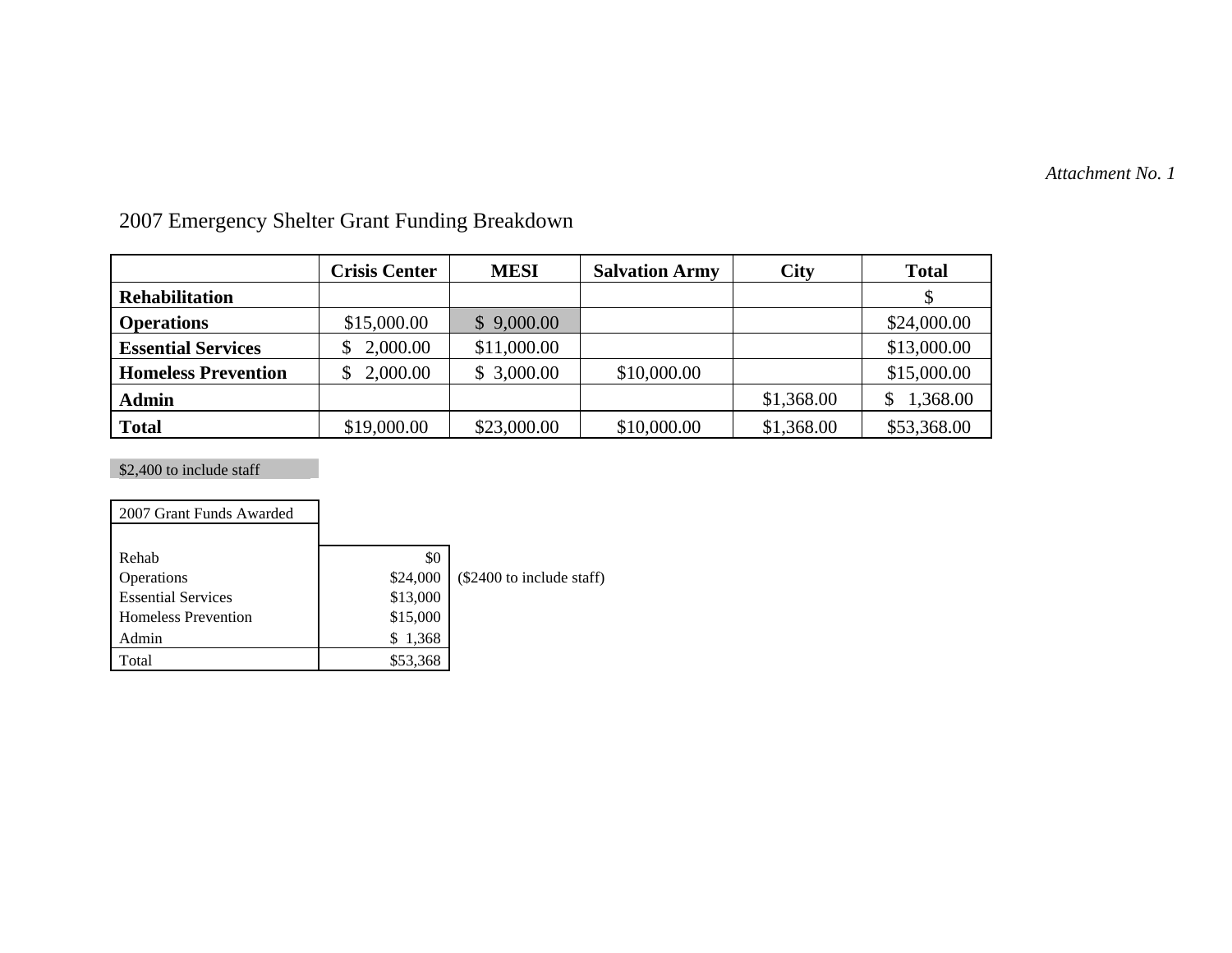#### **STAFF REPORT**

# **APPLICATION TO REZONE PROPERTY TO PLANNED UNIT DEVELOPMENT DISTRICT**

# **BACKGROUND**

**FROM:** C-4, Central Business District.

**TO:** PUD, Planned Unit Development District.

**APPLICANT:** Collegiate Marketing Services, Inc. - Steve Ballard. .**ADDRESS:** 9111 Cody Street, Overland Park KS 66214.

**OWNER:** Tillman Partners LP. **ADDRESS:** 1328 Sharingbrook, Manhattan KS 66503.

**DATE OF PUBLIC NOTICE PUBLICATION:** Monday, April 16 , 2007.

**DATE OF PUBLIC HEARING: PLANNING BOARD:** Monday, May 7 , 2007. (Note: the Public hearing was tabled to the May 21, 2007, Manhattan Urban Area Planning Board meeting.) **CITY COMMISSION:** Tuesday, June 5, 2007.

**LOCATION:** Generally on the northwest corner of S. 4<sup>th</sup> Street and Houston Street at 116 S. 4<sup>th</sup> Street.

AREA: an approximate one (1) acre tract of land.

**PROPOSED USES:** Permitted Uses include all of the Permitted Uses of the C-4, Central Business District, and the Manufacturing, Warehousing and Distribution of Textile Apparels. The first floor of the building will be for the Permitted Uses of the C-4 District and a shipping/receiving area. Corporate offices of Collegiate Marketing Services will be located on the first floor.

The basement will be for the manufacturing, warehousing and distribution of textile apparels use. An existing off-street parking area to the west of the building is included in the proposed PUD. Forty (40) off-street parking spaces are proposed in the re-striped parking lot. A shipping and receiving door is at the southwest corner of the building.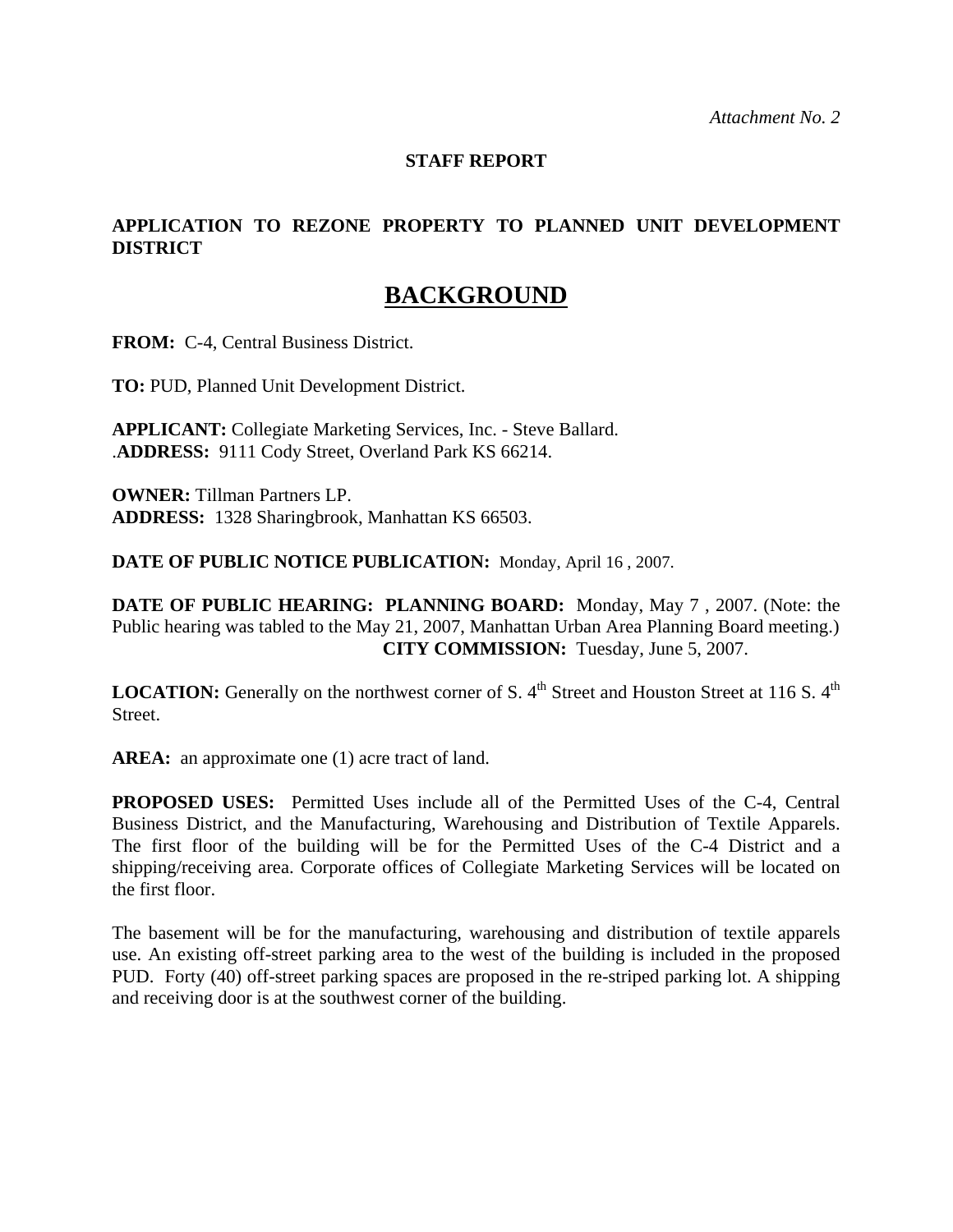**PROPOSED BUILDINGS AND STRUCTURES:** The existing building footprint is 29,277 square foot and has two levels, with a total interior floor space of 58,544 square feet. The footprint of the building remains as is. The basement will be remodeled for the manufacturing/warehousing use. The existing parking lot will be re-striped. New awnings will replace the existing continuous awning on S.  $4<sup>th</sup>$  Street improvements after  $4<sup>th</sup>$  Street improvements are complete as a part of the downtown redevelopment project. Awnings will also be added over two entry locations on Houston Street. Other changes include a new door on the west side of the building for exiting and new dock and exit door at the southwest corner of the building.

Collegiate Marketing Services hours are anticipated to be from 8:00 AM to 6 PM. Other commercial tenant hours will vary.

Deliveries will be by UPS with semi-truck deliveries expected 6 to 8 times a year.

The applicant indicates the employee count for Collegiate Marketing Services will be: 29 manufacturing employees and 29 first floor office employees. Jobs will be created over a ten year period.

The manufacturing process includes applying school logos to garments through screen printing, embroidery, and heat transfer applications. The manufacturing/warehousing and office uses are described in more detail in attached documents.

#### **PROPOSED LOT COVERAGE**

| Use                | <b>Square Feet</b> | <b>Percentage</b> |
|--------------------|--------------------|-------------------|
| <b>Building</b>    | 29,277             | 65%               |
| Drives and Parking | 15,723             | 35%               |

#### **PROPOSED SIGNS**

| <b>Type</b>  | <b>Dimensions</b> | Lighting         |
|--------------|-------------------|------------------|
| C-4 District | Per C-4 District  | Per C-4 District |

**PROPOSED LIGHTING:** No external changes to lighting are proposed.

# **REVIEW CRITERIA FOR PLANNED UNIT DEVELOPMENTS**

**1. LANDSCAPING:** The site is 100% existing impervious surface: building roof and concrete parking lot. No landscaping is proposed; however, there appears to be space in traffic islands along Houston Street, which could accommodate low level landscaping.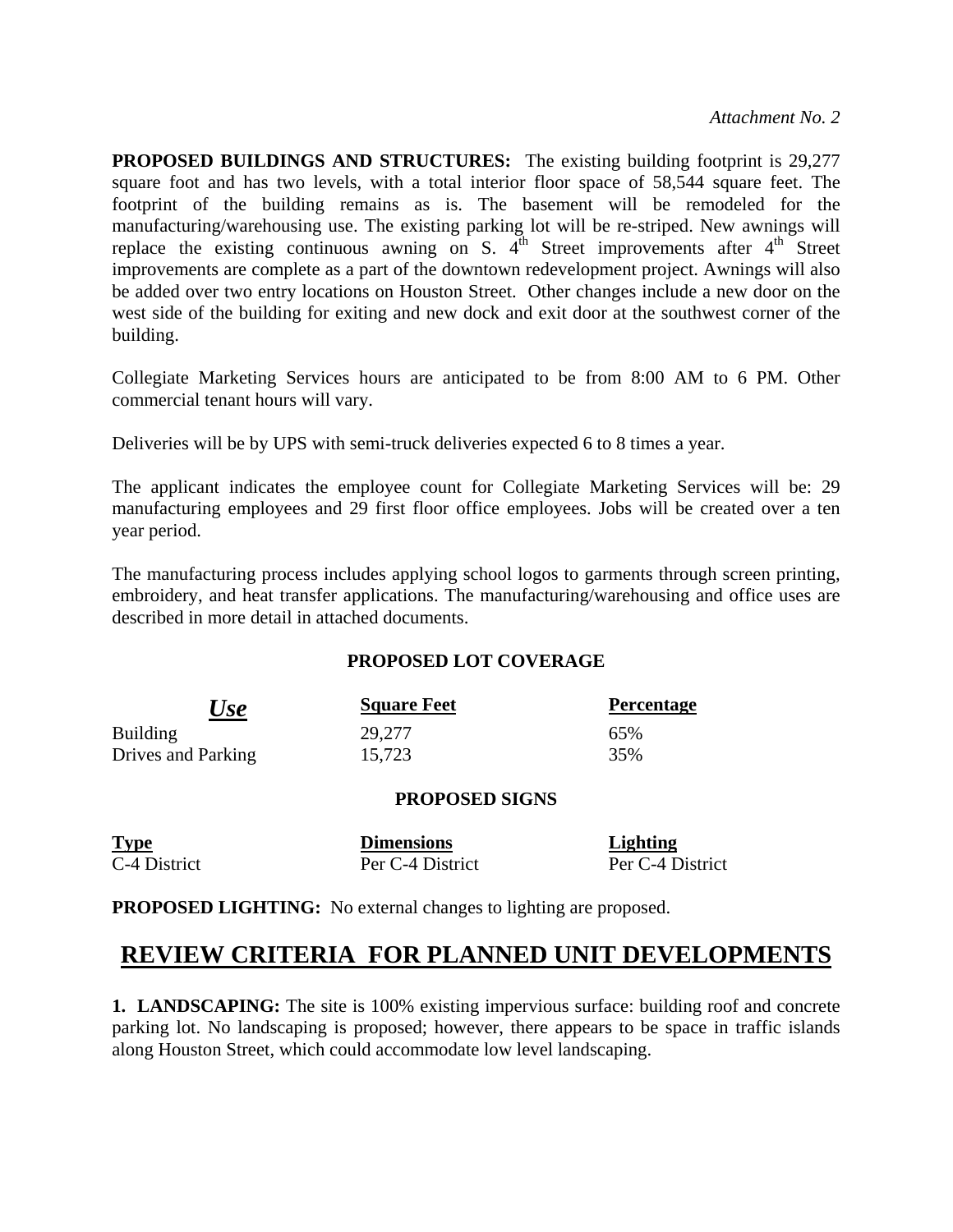**2. SCREENING:** A dumpster generally at the northwest corner of the site will is proposed to be enclosed with a six (6) foot redwood fence. In order to incorporate permanent screening materials compatible to the downtown, the dumpster should be screened with brick that is similar or compatible to the brick on the existing building.

**3. DRAINAGE:** The site drains to the street and alley and the PUD does not alter the condition. A drainage report was not required.

**4. CIRCULATION:** An internal circulation plan to the parking lot off Houston Street provides for safe, convenient and efficient movement of motorists. Access to the property is also from sidewalks along S. 4<sup>th</sup> Street and Houston Street. The off-street parking lot off Houston Street is accessed from two points: one from a one-way driveway on the east side of the parking lot, which will exit to the alley; and, a second one way south driveway off the alley on the west side of the parking lot, which will exit to Houston Street. An existing 26 foot deep shipping and receiving driveway is located at the southwest corner of the building and will be accessed off Houston Street.

Off-street parking is not required in the C-4 District; however, the applicant indicates that 29 of the proposed 40 parking spaces will be for the 29 manufacturing/warehousing employees, with the remaining 11 spaces for first floor workers.

A Traffic Impact Study was submitted by HWS Consulting Group and reviewed by the City Engineer, who accepted the report. Negligible impact is expected on the street system.

**5. OPEN SPACE AND COMMON AREA:** The parking lot is the only open space on the site.

**6. CHARACTER OF THE NEIGHBORHOOD:** The neighborhood is the Central Business District of downtown Manhattan consisting of a broad range of retail, commercial services, government, business and professional offices, and residential uses.

# **MATTERS TO BE CONSIDERED WHEN CHANGING ZONING DISTRICTS**

**1. EXISTING USE:** Commercial building and off-street parking lot. The site is 100% impervious surface consisting of roof and concrete parking lot. The existing building is a onestory brick commercial building with basement, with a continuous blue canvas awning along the S. 4<sup>th</sup> Street façade and individual awnings over doorways along Houston Street. The first floor is occupied by various business and professional offices.

**2. PHYSICAL AND ENVIRONMENTAL CHARACTERISTICS:** A fully developed site consisting primarily of a one story building with off-street parking lot. The site drains to the alley and street. The site is located in a 500 Year Flood Plain. Development in the 500 Year Flood Plain is not subject to the requirements of the Flood Plain Regulations.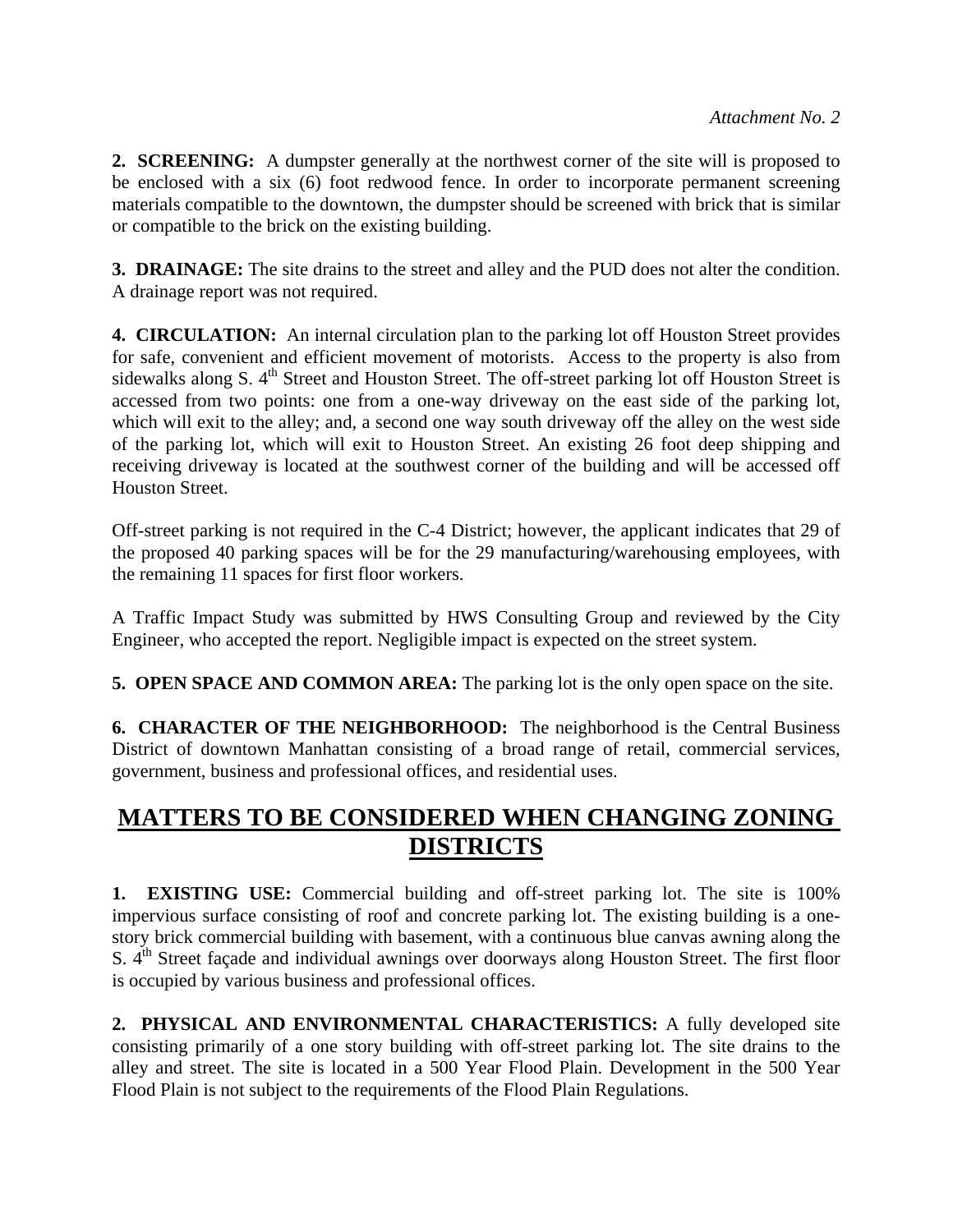#### **3. SURROUNDING LAND USE AND ZONING:**

**(a.) NORTH:** public alley, retail and professional offices; C-4 District.

**(b.) SOUTH:** Houston Street, government offices, public parking lot, private club, retail commercial and professional services; C-4 District.

**(c.) EAST:** S. 4<sup>th</sup> Street, church, and business and professional offices; C-4 District.

**(d.) WEST:** Professional offices, private parking, and S.  $5<sup>th</sup>$  Street; C-4 District.

**4. CHARACTER OF THE NEIGHBORHOOD:** The neighborhood is the Central Business District of downtown Manhattan consisting of a broad range of retail, commercial services, government, and professional offices.

**5. SUITABILITY OF SITE FOR USES UNDER CURRENT ZONING:** The existing building is occupied by Permitted Uses of the C-4 District. The building is suitable for the uses of the C-4 District.

**6. COMPATIBILITY OF PROPOSED DISTRICT WITH NEARBY PROPERTIES AND EXTENT TO WHICH IT MAY HAVE DETRIMENTAL AFFECTS:** Additional light, noise and traffic will be created by the combination of uses. The addition of the light manufacturing/warehouse distribution use is generally inconsistent with the character of the neighborhood and introduces an activity allowed in an industrial district; however, the manufacturing/warehousing use will be restricted to the basement and the first floor of the building will be for C-4 District uses in keeping with street level activity in the downtown.

Based on the application documents, which describe the manufacturing/warehousing processes, the proposed use will have a low impact on the neighborhood. In addition, it is unlikely that the basement would be used as a retail space. Unlike second floor space in the downtown, use of basement space for business and retail use is limited.

The main impact of the manufacturing/warehousing use will be on on-street and public parking lots. As indicated in the application documents, the proposed PUD will provide 29 off-street parking spaces for the manufacturing/warehousing use and 11 other off-street parking spaces for first floor workers. It is unusual for off-street parking to be provided in the neighborhood surrounding the PUD. Given that off-street parking is not required in the C-4 District, the impact of a permitted use, such as a large office building, would generally have more impact on onstreet and public parking than the proposed PUD, which will provide 40 off-street parking spaces.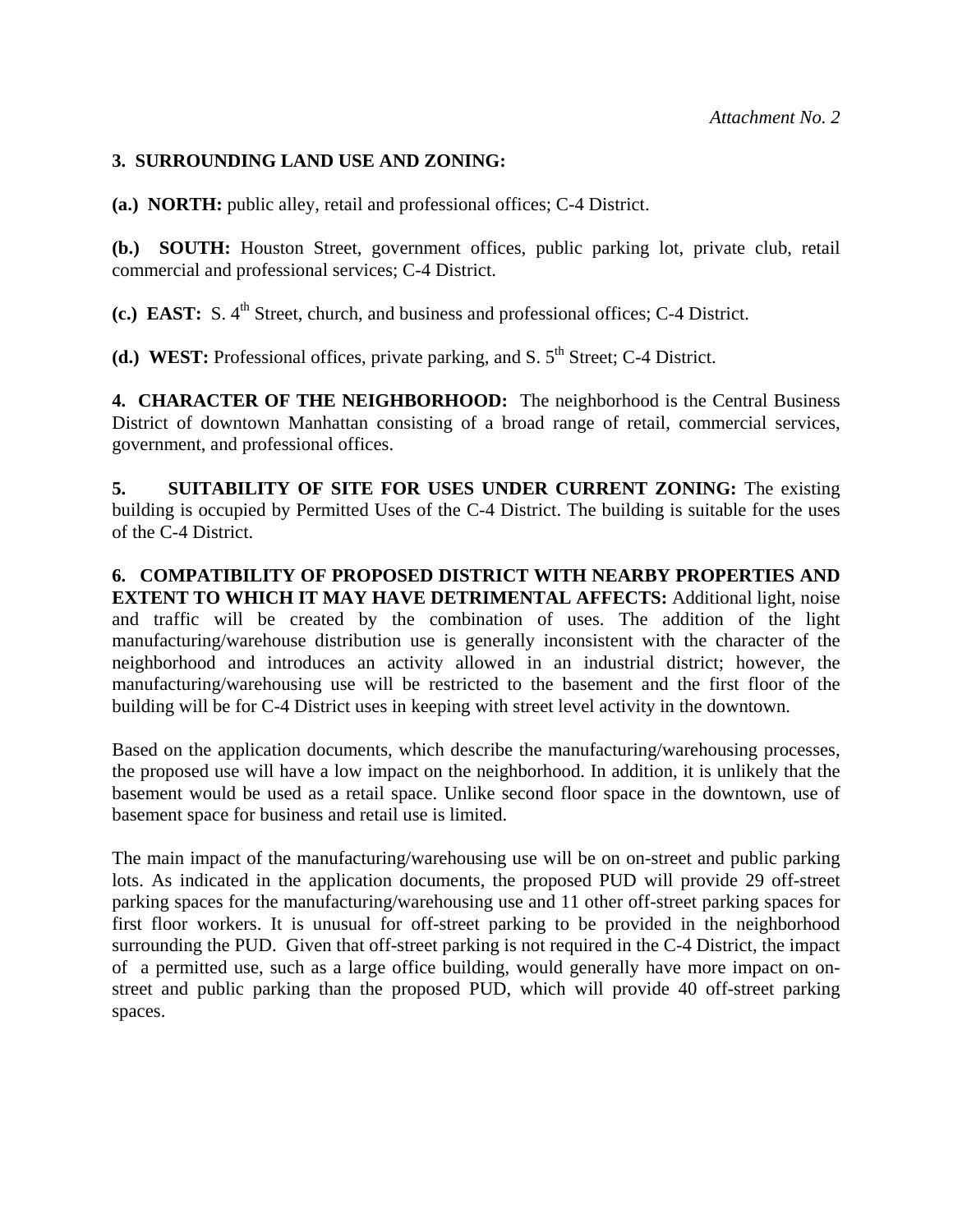**CONFORMANCE WITH COMPREHENSIVE PLAN:** The site is identified as Central Core District on the Downtown Core Neighborhoods Future Land Use Map of the Manhattan Urban Area Comprehensive Plan.

Under the Goals and Guiding Principles for Land use and Growth Management, Goal # 2 and relevant downtown Guiding Principles include:

#### *Goal #2:*

*Promote the sustainable use of land, energy and other resources by encouraging orderly, contiguous growth and minimizing low-density, dispersed development.* 

#### *Guiding Principles:*

 *Establish a balance between contiguous outward growth and inward redevelopment, rehabilitation, and reuse, in order to promote the sustainable use of land, infrastructure, energy and other resources.* 

 *Provide opportunities for businesses, landowners, and the public sector to rehabilitate, redevelop, and revitalize the downtown.* 

 *Strengthen and promote downtown Manhattan as the City's primary business, office, governmental, and cultural center. Recognize other retail centers that exist and coordinate development of new centers.* 

With respect to Policies concerning the Central Core District, relevant policies include:

### *CENTRAL CORE DISTRICT (CCD)*

#### *CCD 1: Characteristics*

*The Central Core District is a special purpose designation for the Downtown Core and "Aggieville", which both have a unique historical character and importance to the broader community. Although the two areas are not physically connected, they both consist of a variety of civic, cultural, retail, commercial, business and professional offices and financial institutions, as well as residential uses in a compact, vibrant setting enhanced by a large inventory of older, and in some cases historic, structures and a pedestrian-friendly scale. "Superstores" and big*  box centers could be incorporated into identified redevelopment areas in the downtown core, if *they are designed as part of a master planned development that is compatible with and complimentary to the traditional downtown urban fabric by maintaining a pedestrian oriented streetscape, and are of exceptional design quality. (Note: "master planned" refers to the process of developing an overall concept or neighborhood level plan for an area, prior to development, that takes into consideration the relationships between land uses, buildings, access and site characteristics, in order to establish a more unified and compatible development. It can apply to a large single site, a whole neighborhood, or series of neighborhoods.)*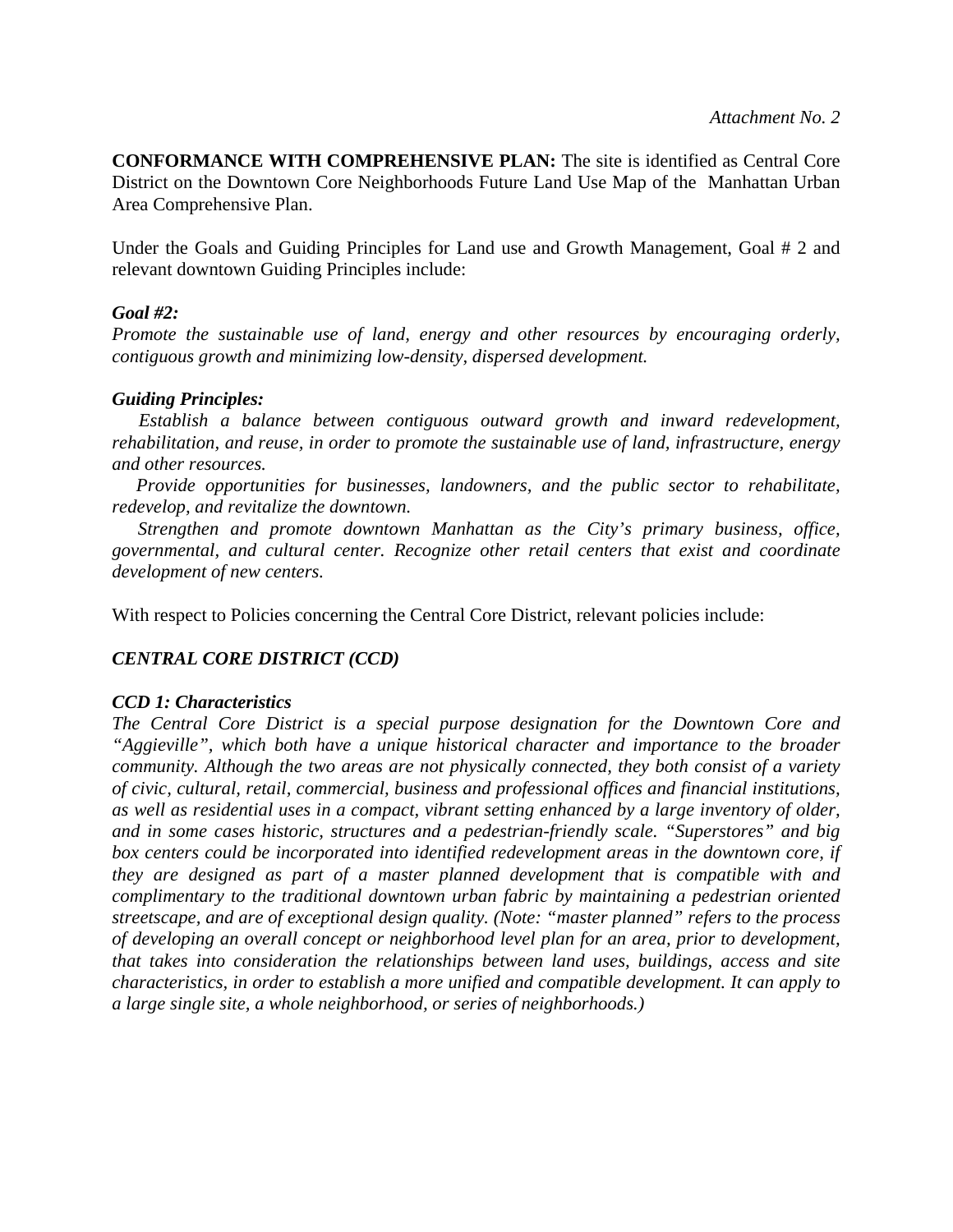#### *CCD 2: Infill and Redevelopment*

*Infill and redevelopment that is in keeping with the historic character and scale of the established neighborhood is strongly encouraged to utilize vacant or underutilized sites and enhance the vitality of the Central Core. CCD 3: Renovation and Reuse* 

*The renovation and reuse of existing older underutilized structures, particularly along Poyntz Avenue in the downtown core, is strongly encouraged.* 

#### *CCD 4: Conversion of Upper Floors*

*Conversion of upper floors above retail storefronts to office or residential uses is strongly encouraged to reinforce the variety and vitality of the downtown environment.* 

#### *CCD 5: Outdoor Seating*

*The provision of outdoor dining and seating areas along the sidewalk edge is strongly encouraged, particularly in the downtown core, to create activity along the street and increase the overall vitality of the Central Core.* 

#### *CCD 6: First Floor Uses*

*Active, visible uses that encourage pedestrian activity, such as restaurants or retail storefronts, are most appropriate as first floor uses. Offices, residential or other uses that typically are "closed off" from the street and lend little to the pedestrian atmosphere should be encouraged as upper floor uses in retail areas.* 

The site is also identified as a Special Planning Area in the Comprehensive Plan. Relevant policies include:

#### *DOWNTOWN MANHATTAN Background and Intent*

*The community's long term goal of achieving the continued stability and vitality of Downtown Manhattan as the regional commercial, office, governmental, and cultural center for the Manhattan Urban Area will continue to drive ongoing planning efforts. These efforts, and additional specific policies, are outlined in the adopted Downtown Tomorrow Redevelopment Plan.* 

#### *Policies*

#### *DT 1: Reinforce the Role of the Downtown*

*The City and County will continue to reinforce the role of the Downtown area by making Downtown more accessible; supporting a variety of uses and activities as the focal point of the community; and promoting redevelopment of underutilized lands at the periphery of the downtown area.*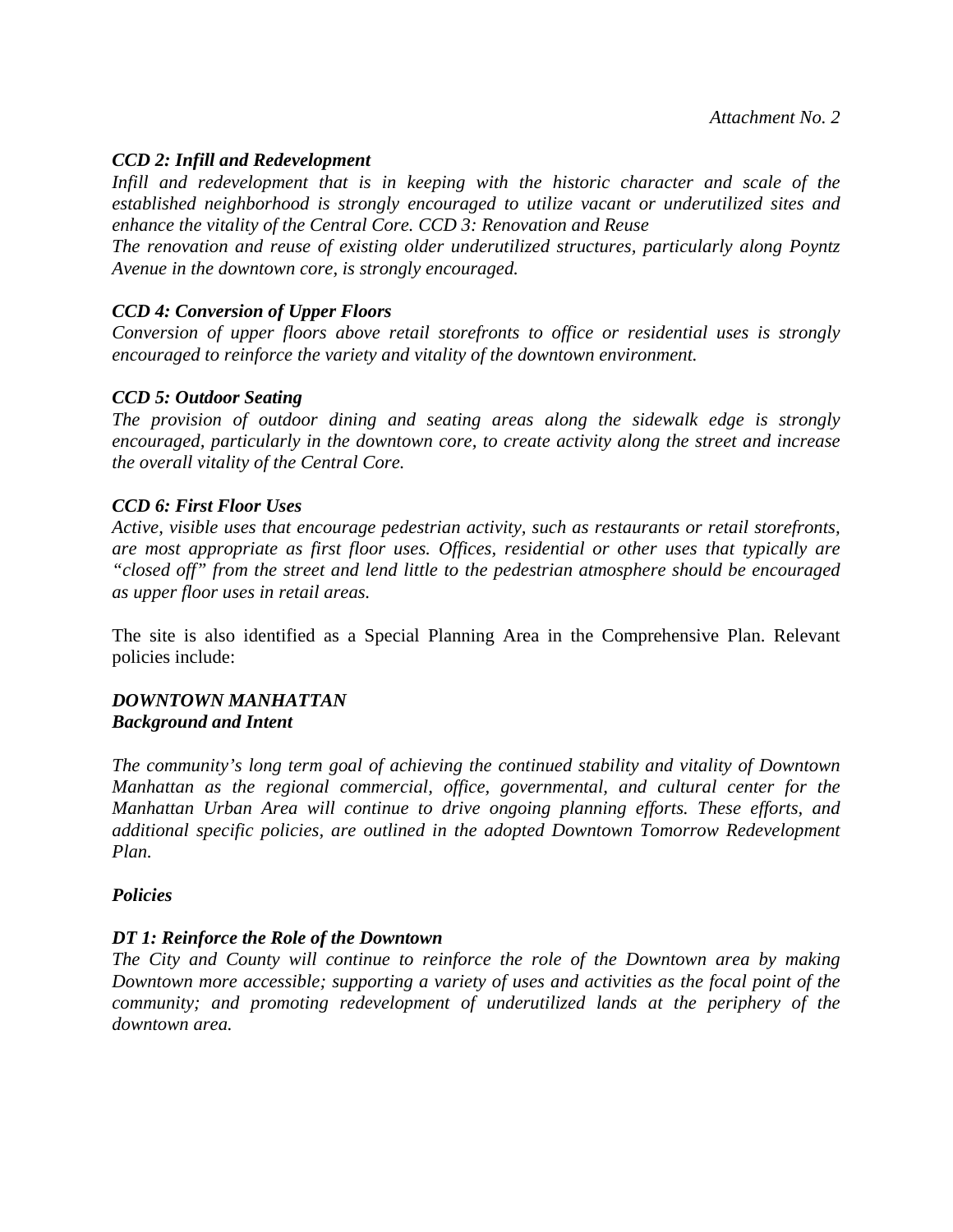#### *DT 2: Historic Preservation*

*The City and County will encourage continued public and private efforts for redevelopment, revitalization, restoration, and preservation projects in the downtown area.* 

#### *DT 3: Promote Appropriate Infill and Redevelopment*

*The City shall encourage residential, commercial, office, and mixed-use infill and redevelopment within the downtown area, as identified in the Downtown Tomorrow Plan. Development design standards in the Downtown shall be considered in order to maintain and enhance the area's character.* 

The proposed addition of a light manufacturing/warehousing and distribution activity is identified as an Industrial use in the Comprehensive Plan. Relevant policies include:

#### *INDUSTRIAL (IND)*

#### *I 1: Characteristics*

*The Industrial designation is intended to provide locations for light and heavy manufacturing, warehousing and distribution, indoor and screened outdoor storage, and a wide range of other industrial services and operations. Typically, heavy industrial uses involve more intensive work processes, and may involve manufacturing or basic resource handling and/or extraction. Design controls within an Industrial area are not as extensive as in the Office/Research Park category and a broader range of uses is permitted.* 

#### *I 2: Location*

*Because of their potential environmental impacts, Industrial uses should generally be located away from population centers or must be adequately buffered. Traffic generated by industrial uses should not pass through residential areas. Sites should have access to one or more major arterials or highways capable of handling heavy truck traffic. Railroad access is also beneficial to certain types of heavy industrial uses. Light industrial uses can typically be located in areas that also contain some highway-oriented commercial uses, and might benefit from close proximity and better access to their local customer base.* 

#### *I 3: Screening*

*Storage, loading and work operations should be screened from view along all industrial area boundaries (when adjacent to non-industrial uses) and along all public streets.* 

The Comprehensive Plan indicates that the Central Core District is intended to "consist of a variety of civic, cultural, retail, commercial, business and professional offices and financial institutions, as well as residential uses in a compact, vibrant setting enhanced by a large inventory of older, and in some cases historic, structures and a pedestrian-friendly scale." The proposed addition of a use generally characterized as Industrial for manufacturing/warehousing does not conform to the policies of the Comprehensive Plan.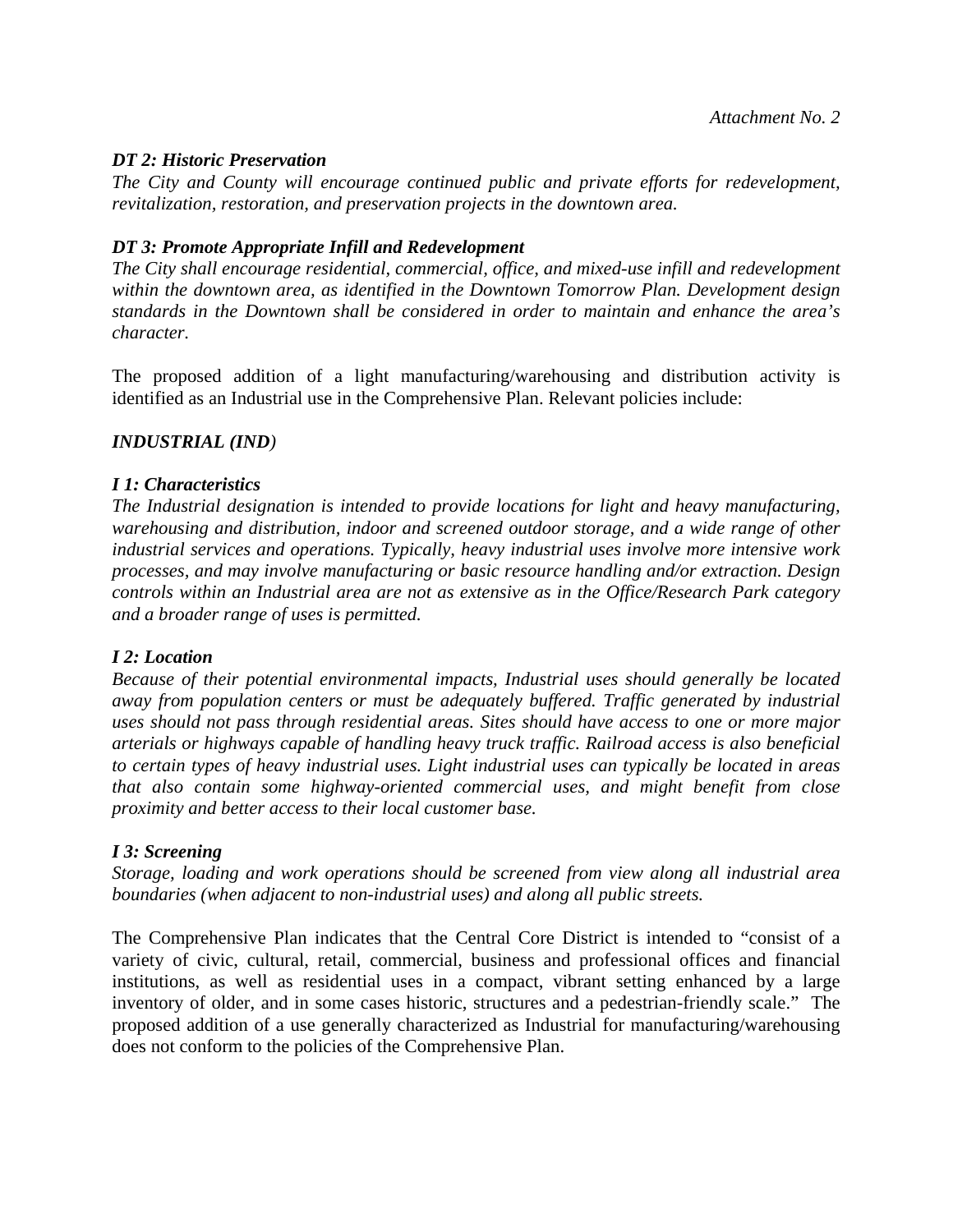**8. ZONING HISTORY AND LENGTH OF TIME VACANT AS ZONED:** From 1926-1969 the site was zoned D, Central Business District. From 1969 to the present the site has been zoned C-4, Central Business District. The existing building has been on the site for many years. The private off-street parking lot was created in the recent past when a gas station was removed and the space was converted to off-street parking.

#### **9. CONSISTENCY WITH INTENT AND PURPOSE OF THE ZONING ORDINANCE:**

The intent and purpose of the Zoning Regulations is to protect the public health, safety, and general welfare; regulate the use of land and buildings within zoning districts to assure compatibility; and to protect property values. The PUD Regulations are intended to provide a maximum choice of living environments by allowing a variety of housing and building types; a more efficient land use than is generally achieved through conventional development; a development pattern that is in harmony with land use density, transportation facilities and community facilities; and a development plan which addresses specific needs and unique conditions of the site which may require changes in bulk regulations or layout.

The C-4, Central Business District, is the primary commercial center of the community and is designed to provide for a broad range of retail shopping facilities, services, and cultural activities.

The proposed addition of a light manufacturing/warehousing and distribution use is permitted in the I-2, Industrial Park District, which is a district designed to allow a broad range of manufacturing and research activities in a large lot industrial park setting.

The Permitted Use is identified as Light Manufacturing and Warehousing and Distribution, which include "Activities engaged in the transformation of predominately secondary or partially finished (semi-finished) materials including processing, fabrication, assembly, treatment, and packaging. Final products are destined to wholesale markets or to other manufacturers with few customers coming to the site.

Light Manufacturing Activities may include: manufacturing or assembly of items or equipment such as electronics, appliances, machinery, or vehicles; newspaper and book publication; processing of food related products; production of clay, glass, leather, rubber, or wood materials or products; production or fabrication of metal products; production of signs; and production of textiles and apparel.

Warehousing and Distribution: Firms involved in the movement and storage of goods for themselves, other firms, or individuals.

Warehousing and Distribution Activities may include: cold storage; food and hardware distributors; household moving and general freight storage; inventory warehouses used for storage of household furnishings and appliances; parcel services; public self-storage units; storage of electrical, heating and cooling machinery and plumbing supplies; and truck terminals.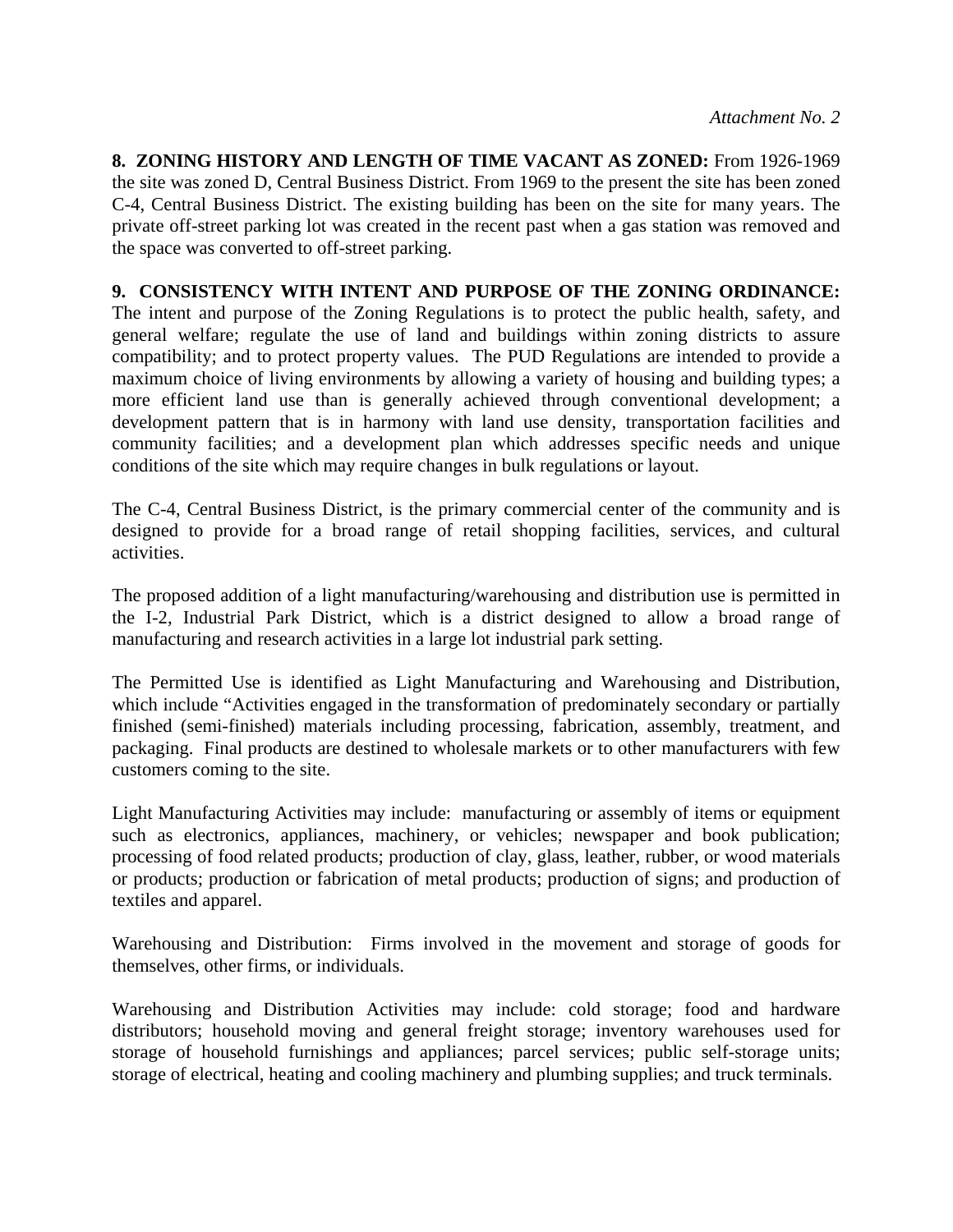The proposed PUD combines all of the Permitted Uses of the C-4 District and a combination of Light Manufacturing and Warehouse Distribution for production of textiles and apparel only. No other industrial uses are proposed.

The proposed PUD is in general conformance with the intent and purpose of the Zoning Regulations, subject to the conditions of approval.

**10. RELATIVE GAIN TO THE PUBLIC HEALTH, SAFETY AND WELFARE THAT DENIAL OF THE REQUEST WOULD ACCOMPLISH, COMPARED WITH THE HARDSHIP IMPOSED UPON THE INDIVIDUAL OWNER:** There appears to be no relative gain to the public, which denial would accomplish. No adverse impacts to the public are expected. There may be a hardship to the applicant if the rezoning is denied.

**11. ADEQUACY OF PUBLIC FACILITIES AND SERVICES:** Adequate street, sanitary sewer, and water service is available to serve the site.

**12. OTHER APPLICABLE FACTORS:** The Historic Resources Board discussed the proposal on April 23, 2007 (Minutes attached) and found the proposal will not encroach upon, damage or destroy any listed historic property or its environs. The Kansas State Historical Society/State Historic Preservation Officer (SHPO)was notified of the proposal by letter dated April 25, 2007 (attached). The SHPO said a letter has been sent and verbally indicated on May 15, 2007 that the proposal will not encroach upon, damage or destroy any listed historic property or its environs.

### **13. STAFF COMMENTS AND RECOMMENDATION:**

City Administration recommends approval of the proposed rezoning of the Collegiate Marketing Services PUD from C-4, Central Business District, to PUD, Planned Unit Development District, with the conditions:

- 1. Permitted Uses shall include all of the Permitted Uses of the C-4, Central Business District, and the Manufacturing, Warehousing and Distribution of Textile Apparels.
- 2. The first floor of the building shall be for the Permitted Uses of the C-4 District and a shipping/receiving area.
- 3. The Manufacturing, Warehousing and Distribution of Textile Apparels shall be limited to the basement.
- 4. A minimum of forty (40) off-street parking spaces shall be provided.
- 5. Signs shall conform to the requirements of Article VI of the Manhattan Zoning Regulations, Section 6-205, C-4, Central Business District.
- 6. The dumpster area shall be screened with a brick enclosure at least six (6) feet in height, with brick that matches or is compatible to brick on the existing building.
- 7. Landscaping shall be provided in traffic islands along Houston Street.
- 8. Landscaping shall be maintained in good condition.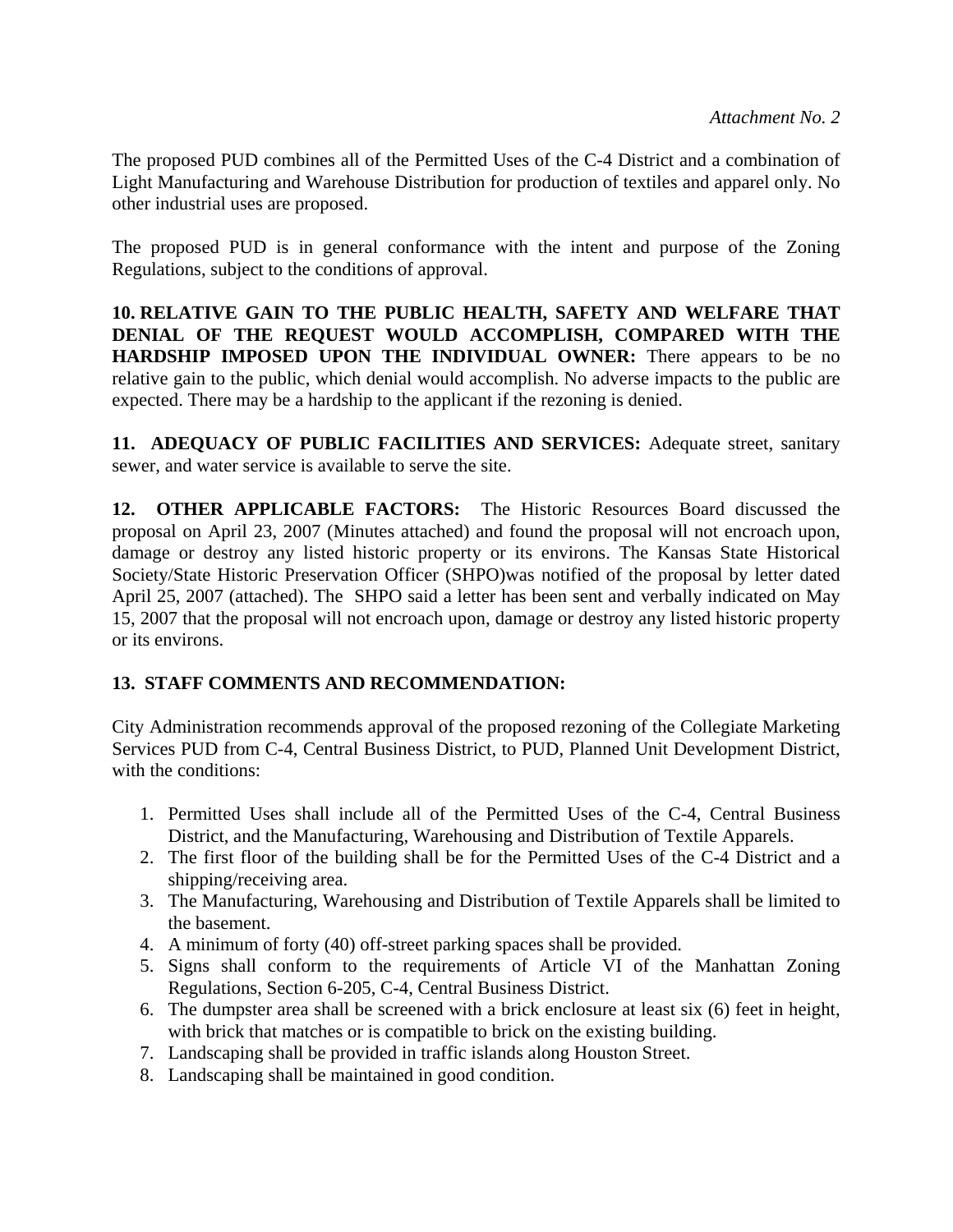- 9. A landscaping and irrigation plan shall be provided with the Final Development Plan.
- 10. Landscaping and irrigation shall be provided pursuant to a Landscaping Performance Agreement between the City and the owner, which shall be entered into prior to issuance of a building permit.

# **ALTERNATIVES:**

- 1. Recommend approval of the proposed rezoning of Collegiate Marketing Services PUD from C-4, Central Business District, to PUD, Planned Unit Development District stating the basis for such recommendation, with the conditions listed in the Staff Report.
- 2. Recommend approval of the proposed rezoning of Collegiate Marketing Services PUD from C-4, Central Business District, to PUD, Planned Unit Development District, and modify the conditions, and any other portions of the proposed PUD, to meet the needs of the community as perceived by the Manhattan Urban Area Planning Board, stating the basis for such recommendation, and indicating the conditions of approval.
- 3. Recommend denial of the proposed rezoning, stating the specific reasons for denial.
- 4. Table the proposed rezoning to a specific date, for specifically stated reasons.

# **POSSIBLE MOTION:**

The Manhattan Urban Area Planning Board recommends approval of the proposed rezoning of Collegiate Marketing Services PUD from C-4, Central Business District, to PUD, Planned Unit Development District, based on the findings in the staff report, with the ten (10) conditions recommended by City Administration.

**PREPARED BY:** Steve Zilkie, AICP, Senior Planner

**DATE:** May 16, 2007

07030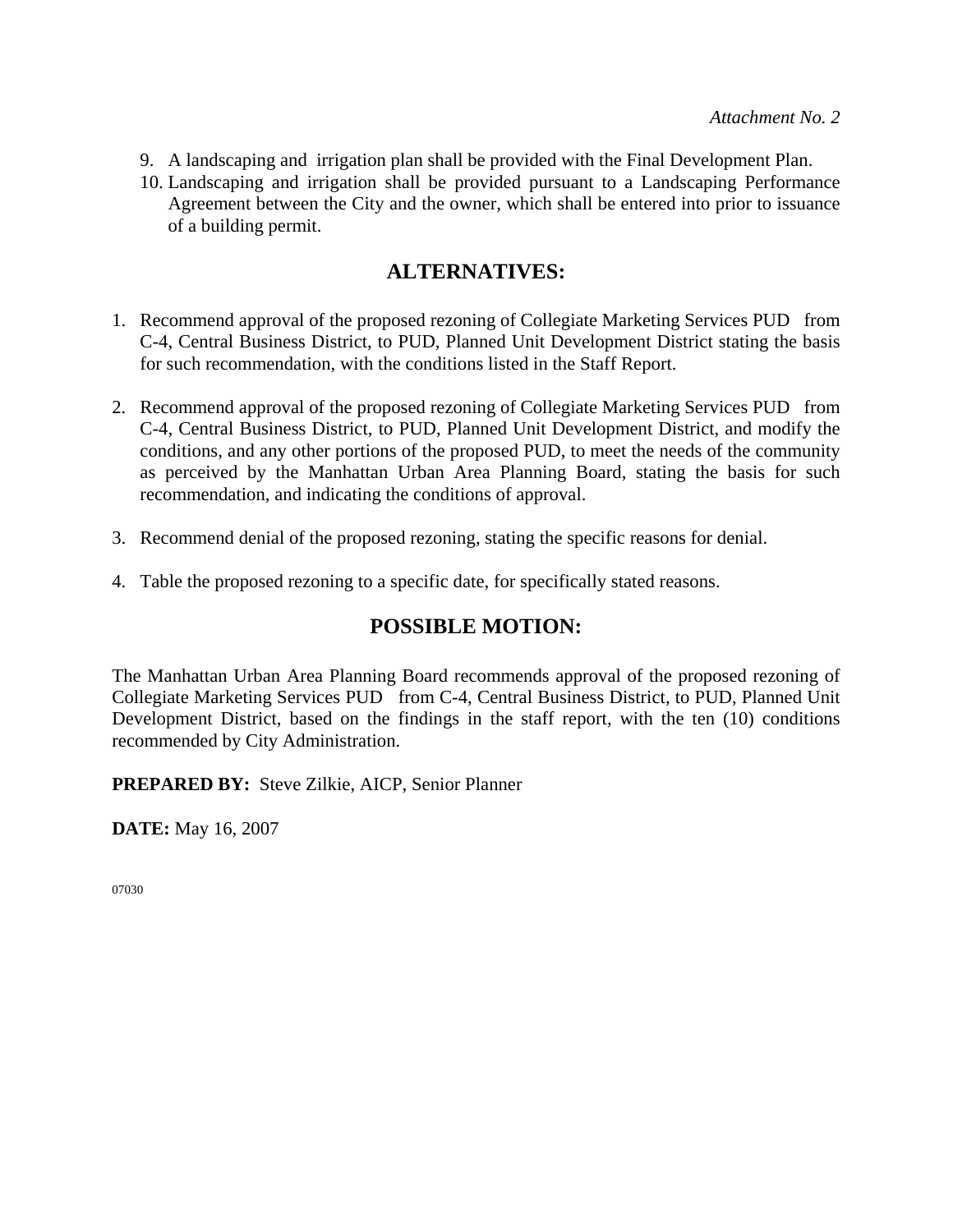### **STAFF REPORT**

# **APPLICATION TO REZONE PROPERTY TO PLANNED UNIT DEVELOPMENT DISTRICT**

# **BACKGROUND**

**FROM:** R-1, Single-Family Residential District.

**TO:** PUD, Planned Unit Development District.

**OWNER/APPLICANT:** Chapel Hill Inc. - Zach Burton.

**ADDRESS:** 2300 Heartland Dr. Manhattan KS 66503.

**DATE OF PUBLIC NOTICE PUBLICATION:** Monday, April 16, 2007, 2007.

### **DATE OF PUBLIC HEARING: PLANNING BOARD:** Monday, May 7, 2007. **CITY COMMISSION:** Tuesday, June 5, 2007.

**LOCATION:** 2729 Casement Road, which is approximately 850 feet south of the intersection of Casement Road and Marlatt Avenue; Lot 302, Brookfield Addition, Unit Eight.

AREA: Approximately 2 acres.

**PROPOSED USES:** Brookline Self Storage, a commercial self-storage unit development, will have 84 total storage units, consisting of 12, 10 foot by 10 foot units, or 9,600 square feet of storage space, and 72, 10 foot by 20 foot units, 14,400 square feet of storage space, or total of 24,000 square feet of storage space. Hours of operation are 24 hours a day, 7 days a week, with no on-site management.

The site is divided into a build-able area, which is the approximate north half of the site, with the approximate south half a dedicated drainage easement for the Marlatt Drainage ditch.

The applicant has proposed restrictive covenants, which will restrict the use of the self-storage units.

**PROPOSED BUILDINGS AND STRUCTURES:** Flat roofed metal panel storage buildings, which are  $8\frac{1}{2}$  feet in height. Written documents indicate the building color will probably be a beige.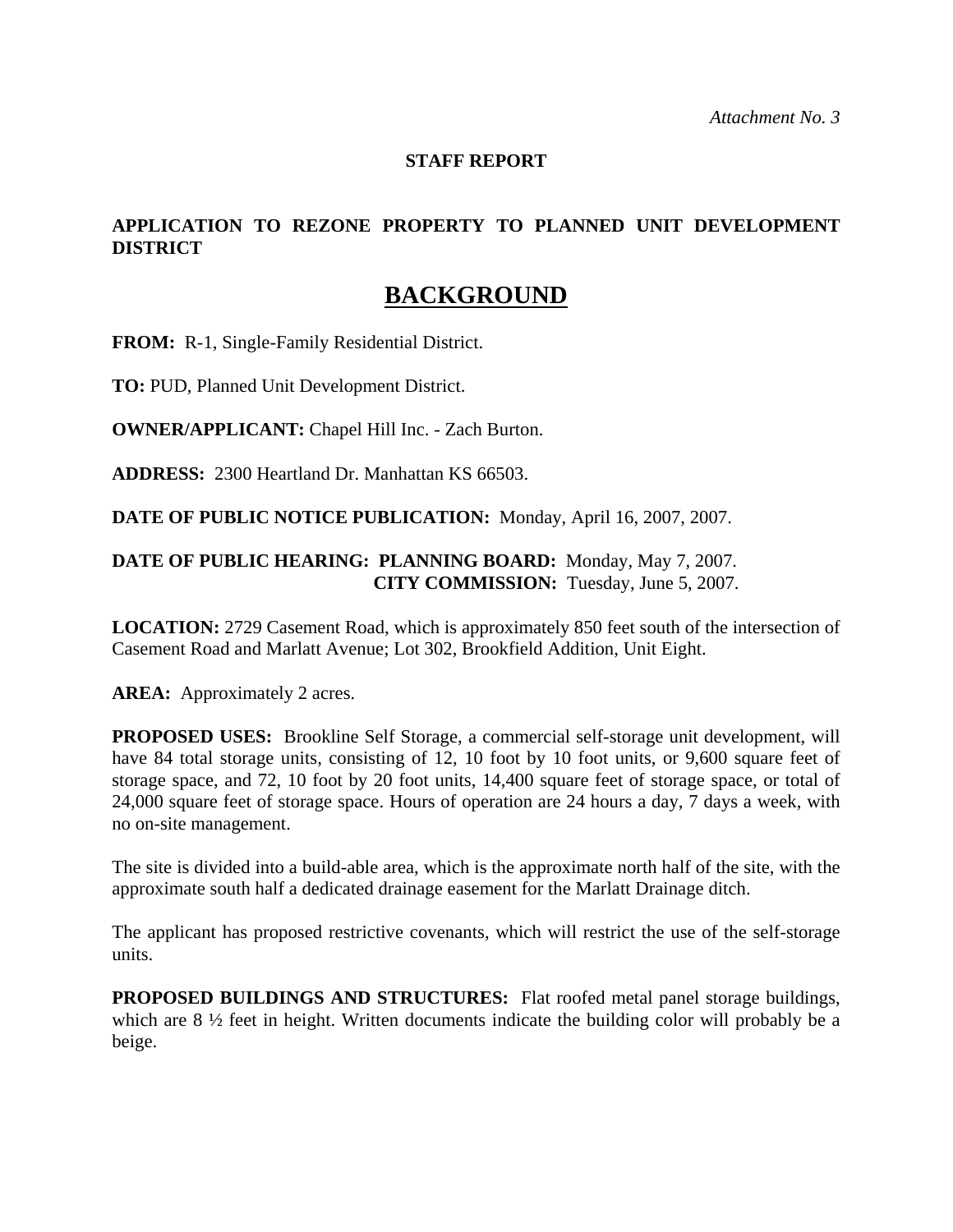Three buildings are oriented east to west with two (2), 230 foot by 20 foot buildings on the north and south sides of the development site with one (1), 130 foot by 40 foot building in the center. One (1), 60 foot by 20 foot building at the western, or rear of the site, oriented north to south. Each storage unit has an overhead door with all storage unit doors facing the interior of the site.

A six (6) foot wood privacy fence encloses the self- storage portion of the site. The south half of the site is Marlatt drainage ditch.

# **PROPOSED LOT COVERAGE**

| <b>USE</b>          | <b>Square Feet</b> | <b>Percentage</b> |
|---------------------|--------------------|-------------------|
| Storage buildings   | 15,600             | 16.17%            |
| Parking Area        | 17,699             | 18.34%            |
| Open/Landscape Area | 63,190             | 65.49%            |

# **PROPOSED SIGNS**

| <b>Type</b>                      | <b>Dimensions</b>                 | <b>Lighting</b> |
|----------------------------------|-----------------------------------|-----------------|
| <b>Two Entrance Ground Signs</b> | 8 feet by 7 feet (56 square Unlit |                 |
|                                  | feet)                             |                 |

**PROPOSED LIGHTING:** Full cutoff downcast wall packs are proposed on the buildings, all of which will confine light to the internal parking area of the site. A lighting plan indicates zero (0) light impacts at the north, west and east adjoining residential property lines. Minimal light impact is to the east towards Casement Road and is zero (0) impact at the property line

# **REVIEW CRITERIA FOR PLANNED UNIT DEVELOPMENTS**

**1. LANDSCAPING:** Landscaping consisting of lawn and evergreen and deciduous trees will be provided in a buffer area around the boundary of the PUD. Irrigation is not described. In order to visually buffer the northern and western boundaries of the site from adjoining residential properties, City Administration recommends that additional evergreen trees be provided, as well as underground irrigation to ensure landscaping is maintained.

**2. SCREENING:** A six (6) foot cedar fence, with brick columns along the Casement Road frontage, will fully enclose the self-storage units on the north, west, and south sides of the buildings. The east side of the site will be screened along the frontage except for the entrance drive. The interior of the site will be visible from Casement Road at the entrance.

City Administration has recommended a self-locking gate be provided (see below under Compatibility of Proposed District with Nearby Properties). To further ensure the site is well screened, the gate should be sight obscuring.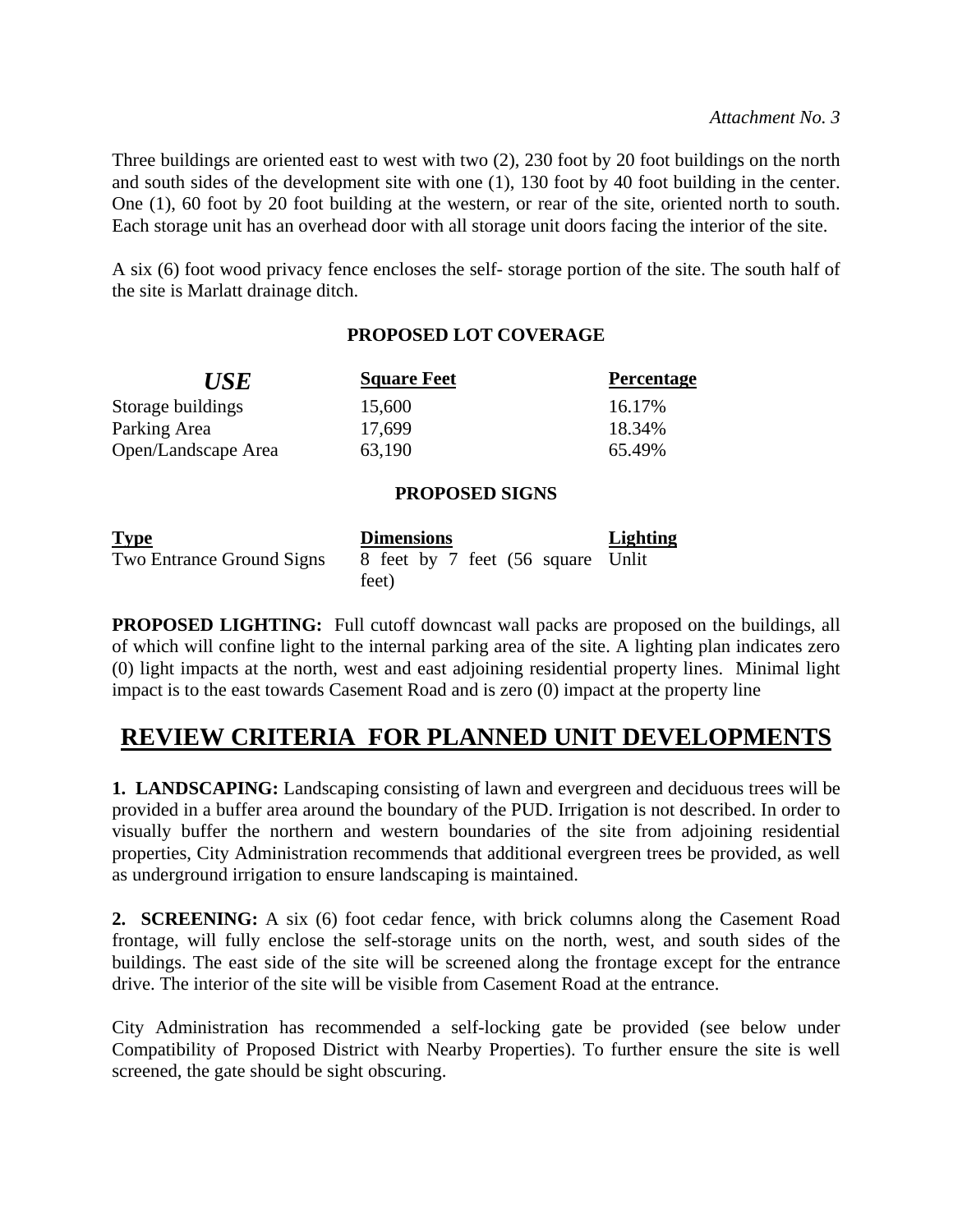**3. DRAINAGE:** The site will drain to the Marlatt Avenue Drainage ditch. There will be minimal impacts on the drainage system as a result of the proposed PUD (see memorandum from City Engineer).

**4. CIRCULATION:** Access is from a 30-foot wide driveway off Casement Road, an arterial street. No other street connection is proposed. Sidewalk will be provided along Casement Road when the street is constructed to an urban section.

Concrete paved internal drives and aisles provide access to storage units with parking generally located in front of each unit. Approximately twelve (12) parking spaces would be required for the self-storage units, based on current off-street parking requirements. While parking spaces are not stripped, adequate space is available for parking vehicles.

There will be minimal impact on the street system as a result of the increased traffic associated with the proposed PUD (see memo from City Engineer).

**5. OPEN SPACE AND COMMON AREA:** The majority of the site will be open space, dominated in large part by the Marlatt Drainage ditch on the south side of the site. The boundary of the site surrounding the build-able part of the PUD is landscaped buffer from street and adjoining residential yards.

**6. CHARACTER OF THE NEIGHBORHOOD:** The neighborhood is at the northeastern boundary of the City and is characterized by low density residential and agricultural uses.

# **MATTERS TO BE CONSIDERED WHEN CHANGING ZONING DISTRICTS**

**1. EXISTING USE:** Farmhouse and outbuildings. Marlatt Drainage ditch is along the south part of the site.

While the site is not in a 100 Year Flood Plain, existing Lot 302 is subject to a requirement, noted on the Final Plat, that all buildings shall have the lowest enclosed floor at elevation 1020.5 feet. An elevation certificate is required to be submitted to certify lowest enclosed floor is at or above 1020.5 feet.

**2. PHYSICAL AND ENVIRONMENTAL CHARACTERISTICS:** Generally flat with drainage to the Marlatt Drainage ditch and open swales along Casement Road. No portion of the site is in a 100 Year Flood Plain. The site is in the 500 Year Flood Plain, which is generally unregulated except as noted on the Final Plat of Brookfield Addition, Unit Eight.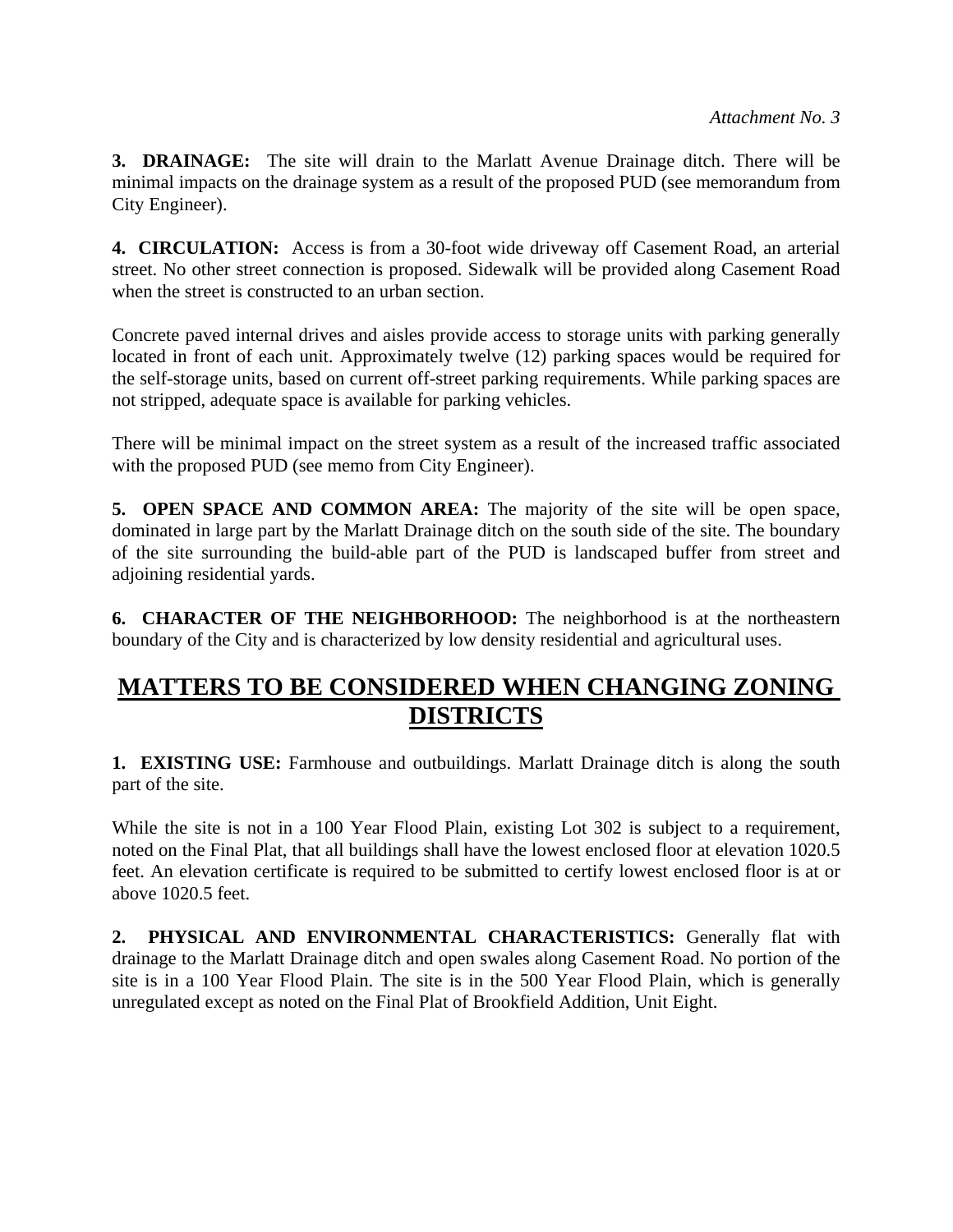### **3. SURROUNDING LAND USE AND ZONING:**

**(a.) NORTH:** Brookfield Addition, Unit Eight, single-family attached dwelling, Marlatt Avenue, single-family dwellings; R-2, Two-Family Residential District, County G-1 District, and County A-2 and A-3, Single Family Residential Districts.

**(b.) SOUTH:** single-family residential (Brookfield subdivisions); R-1 District.

**(c.) EAST:** Casement Road, single-family dwelling unit, and agricultural fields; G-1 District**.**

**(d.) WEST:** single-family residential (Brookfield subdivisions); R-1 District and R-2 District.

**4. CHARACTER OF THE NEIGHBORHOOD:** The neighborhood is at the northeastern boundary of the City and is characterized by low density residential and agricultural uses.

**5. SUITABILITY OF SITE FOR USES UNDER CURRENT ZONING:** The site is suitable in size for the uses allowed in the R-1 District.

**6. COMPATIBILITY OF PROPOSED DISTRICT WITH NEARBY PROPERTIES AND EXTENT TO WHICH IT MAY HAVE DETRIMENTAL AFFECTS:** An increase in noise can be expected, which may not be similar to the same conditions existing in nearby residential neighborhoods. As proposed, the self-storage units would be open 24 hours a day, seven days a week, which may be inconsistent with the adjoining and nearby residential subdivisions. Limiting the hours of operation to 7 AM to 9 PM, Monday through Friday, and 9 AM to 6 PM, on Saturday and Sunday, may reduce noise impacts and would ensure that the proposed use is compatible with nearby residential neighborhoods. In addition, the entrance drive is open and should be a gated and locked during the hours the self-storage units are closed, which would restrict activity to the hours of operation**.** In addition, metal building overhead doors should be maintained to reduce any noise impacts.

An increase in traffic and light can be expected; however, the site is accessed from an arterial street and is in a growth corridor for the city and additional urban growth can be expected in the vicinity of the site. The self-storage units are not likely to generate an adverse volume of traffic given the access is limited to an arterial street intended to handle larger volumes of traffic.

Light is not expected to adversely affect nearby neighborhoods as all lighting are full cut-off fixtures, which are directed towards the interior of the site. The lighting plan indicates no impact at the north, south, and west property lines, and minimal impact towards Casement Road.

The applicant has stated in the written documents that certain items will not be permitted in the storage units to include: flammable or explosive materials, chemicals, hazardous or otherwise, perishables, plants, high value items, necessary records, firearms, and stolen goods. Further proposed limitations/prohibited activities include: illegal activity, business operation or residential occupation, hanging of exterior signs, playing of music, automobile or any other motor repair, wood or metal working, yard sales, or any action creating a nuisance.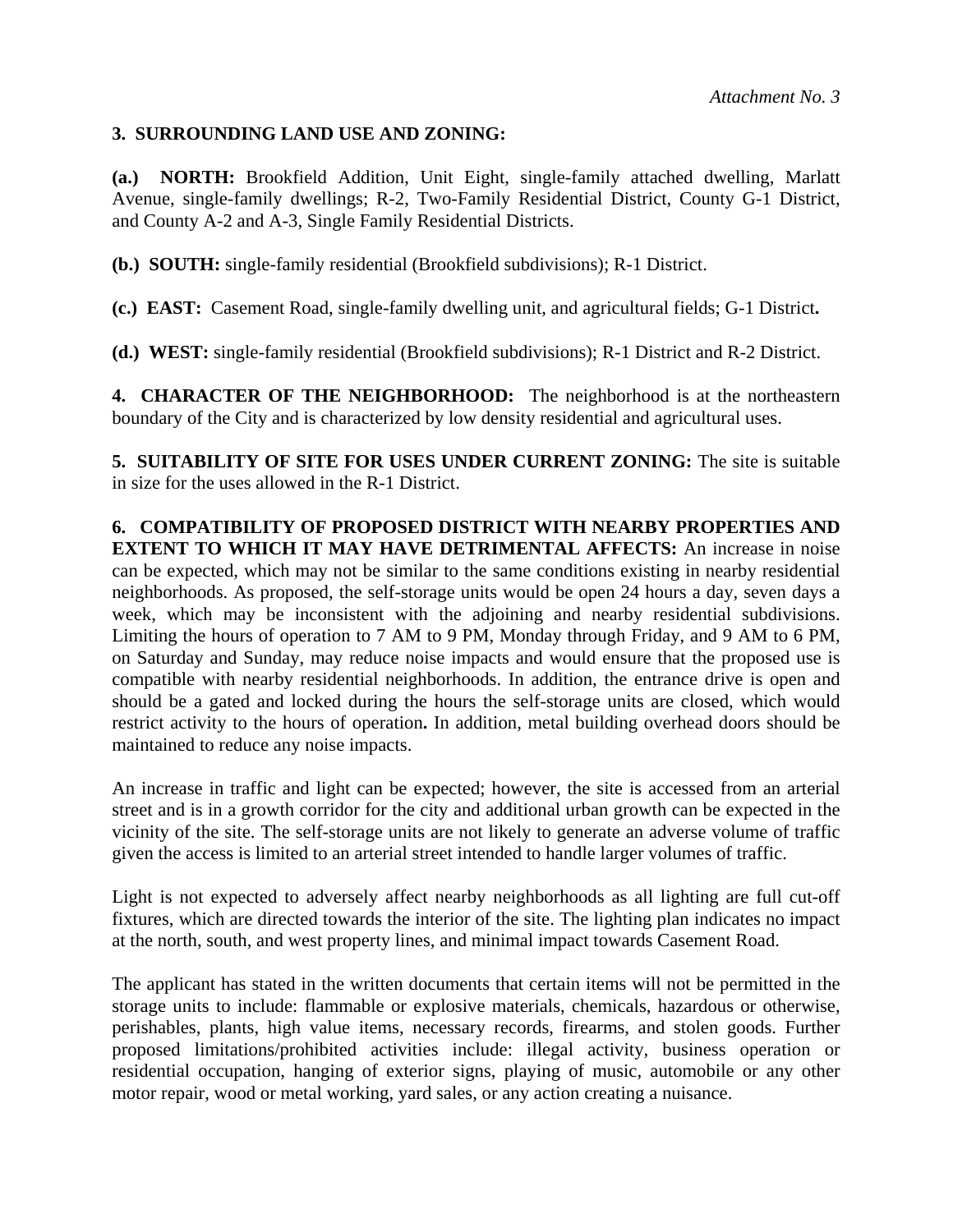A six (6) foot tall wood privacy fence and landscape space between the fence and residential property lines, will buffer the site, except for approximately 2 ½ feet of the top of the buildings. Additional evergreen trees along the north and west boundaries will further ensure compatibility with residential properties.

With respect to setbacks, the western rear yard setback is 25 feet in the R-1 District and the building is proposed at 19 feet, which is generally consistent with the R-1 requirement. The north side yard setback in the R-1 District is 8 feet and the proposed north setback is 21 feet and is greater than the R-1 District. The front yard is proposed at 25 feet, which is the minimum in the R-1 District. The south setback is between 165 feet to over 200 feet due to the drainage ditch.

Although it can be argued that a self-storage facility is a better fit within an industrial or commercial zone, due to its warehouse appearance, a self-storage facility can be a good residential neighbor if properly designed to ensure compatibility. It can also be quieter than other uses. With the proposed revised hours of operation and gate, potential noise impacts are greatly reduced. The lighting plan provides adequate security and does not appear to negatively impact neighboring properties. The limitations to the activities associated with the self-storage units also reduce adverse affects on residential areas.

**7. CONFORMANCE WITH COMPREHENSIVE PLAN:** The site is within an area shown as Residential Medium/High on the Northeast Planning Area of the Future Land Use Map of the Manhattan Urban Area Comprehensive Plan. Adjoining the site to the north and along the west side of Casement Road the Plan shows Office-Research Park and Neighborhood Community Center.

### RESIDENTIAL MEDIUM/HIGH DENSITY (RMH)

### **RMH 1: Characteristics**

*The Residential Medium/High Density designation shall incorporate a mix of housing types in a neighborhood setting in combination with compatible non-residential land uses, such as retail, service commercial, and office uses, developed at a neighborhood scale that is in harmony with the area's residential characteristics and in conformance with the policies for Neighborhood Commercial Centers. Appropriate housing types may include a combination of small lot singlefamily, duplexes, townhomes, or fourplexes on individual lots. However, under a planned unit development concept, or when subject to design and site plan standards (design review process), larger apartment or condominium buildings may be permissible as well, provided the density range is complied with.* 

# **RMH 2: Appropriate Density Range**

*Densities within a Residential Medium/High neighborhood range from 11 to 19 dwelling units per net acre.*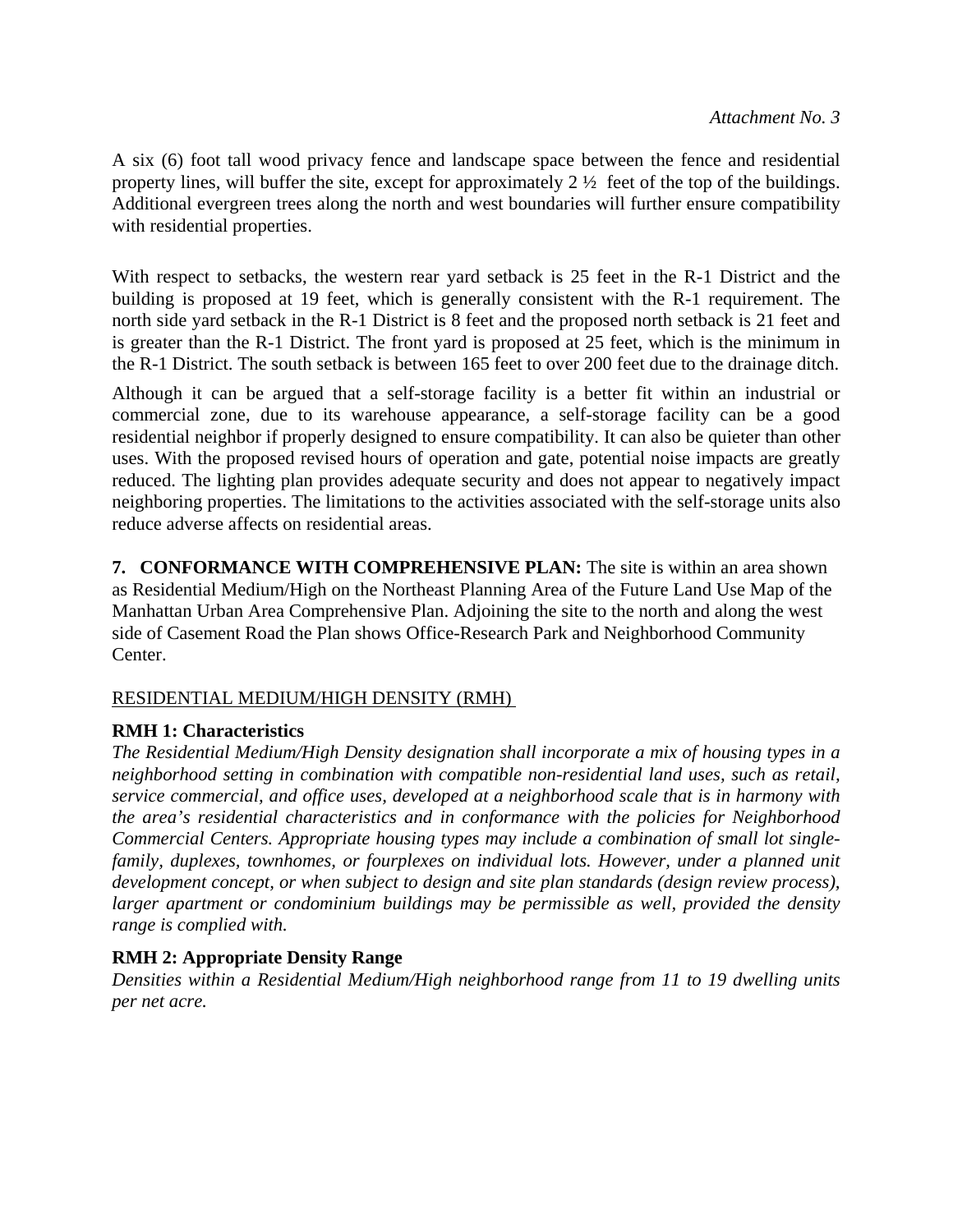#### OFFICE/RESEARCH PARK (OFF/RP)

#### **OR 1: Characteristics**

*The Office/Research Park land use designation is intended to provide concentrated areas of high quality employment facilities, such as corporate office headquarters, research and development, and educational facilities in a planned, "campus-like" setting. Office/Research Park developments may be incorporated into a master planned neighborhood, or located in close proximity to residential areas. Activities within an employment area typically take place indoors, and outdoor storage or other more industrial types of uses are typically not permitted. Some specialized research parks may include limited prototype production, such as in the K-State Research Park. This category may also include smaller office complexes consisting of a single building or several buildings that are not located within a typical office park setting. These smaller office complexes shall meet the intent of the policies within this section, to the extent that they apply (i.e., Policy OR5 will not apply to single-building facilities). The Poyntz Avenue Corridor, located between 17<sup>th</sup> Street and Juliette Avenue, is another designated office district with some unique characteristics and issues that are addressed more specifically in the adopted Poyntz Avenue Corridor District Plan.* 

#### NEIGHBORHOOD COMMERCIAL CENTER (NCC)

#### **NCC 1: Characteristics**

*Neighborhood Commercial Centers are intended to provide a range of services, including supermarkets, restaurants, movie rentals, drycleaners, drugstores, filling stations, smaller specialty shops, retail and health services and business and professional offices, for residential areas. Neighborhood centers will vary in scale and character. Smaller, limited use centers may be fully integrated into the surrounding neighborhood and be accessed primarily by pedestrian or bicycle; while larger centers will function more independently, providing ample parking and numerous stores. Mixed-Use Neighborhood Centers that also incorporate residential uses are appropriate in a master planned setting. Neighborhood Centers often serve more than one nearby neighborhood in order to maintain sufficient economy of scale.* 

The Comprehensive Plan does not recommend the site develop with community commercial or industrial land use categories, which are appropriate for self-storage units. The Comprehensive Plan suggests that a service commercial use (Policy RMH 1) can be in residential areas if the use conforms to Neighborhood Commercial Center policies which integrate the site with the surrounding neighborhood.

The proposed PUD is not a neighborhood center; however, it could, as a single-use, fit in the area, subject to use limitations, which protect the residential character of the area. As noted in the application documents, the self-storage units are a relatively affordable solution for storage for home owners in adjacent newly established residential neighborhoods, with homes that do not have basements and are generally on smaller lots with limited space for accessory storage buildings.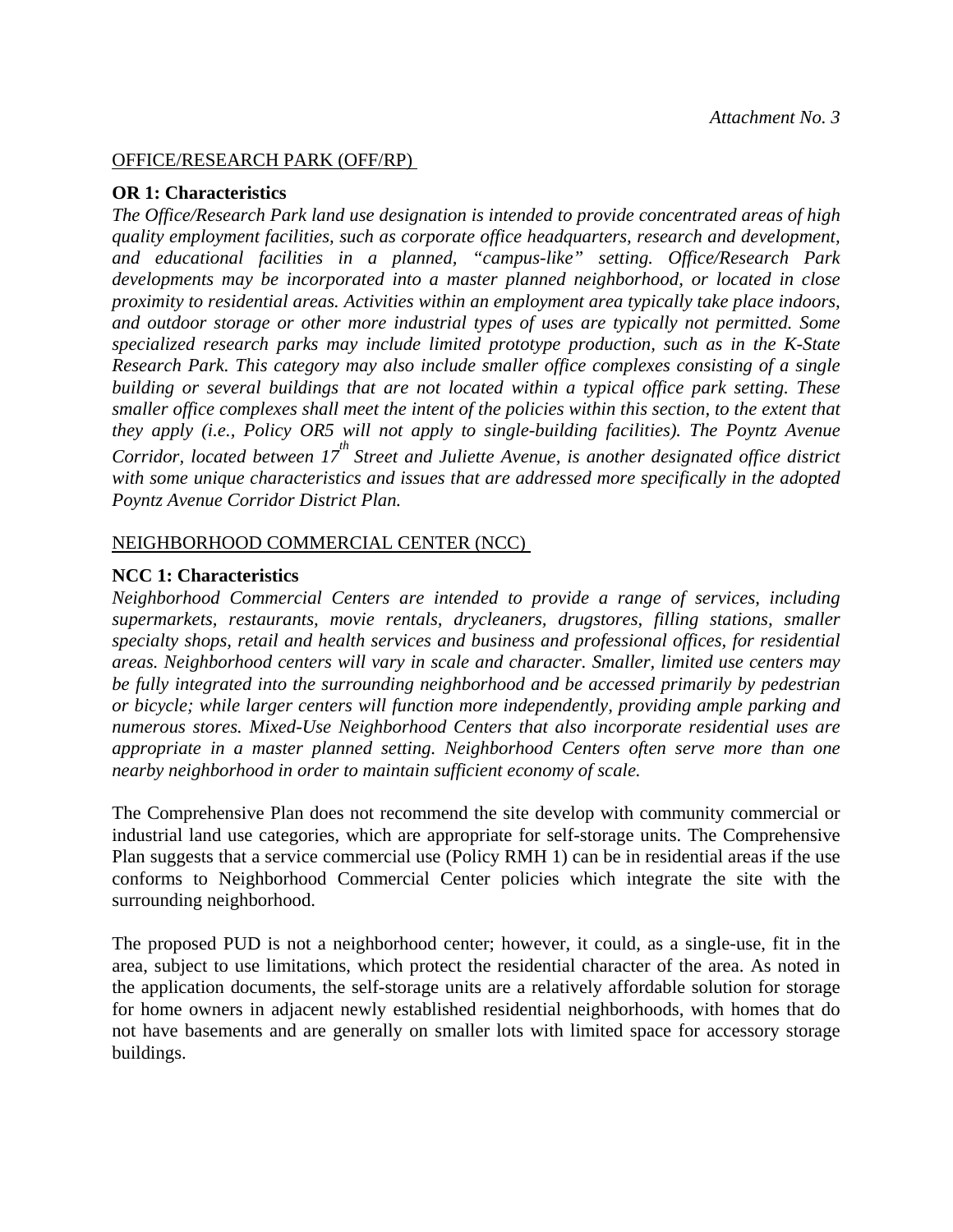**8. ZONING HISTORY AND LENGTH OF TIME VACANT AS ZONED:** The singlefamily house and outbuildings have been in place for an unknown length of time.

| March 6, 2006  | Manhattan Urban Area Planning Board recommends approval of<br>annexation and rezoning of the Brookfield Addition, Unit Eight, from G-1,<br>General Agricultural District, to R-1, Single-Family Residential District,<br>and R-2, Two-Family Residential District, and tabled Preliminary Plat to<br>March 20, 2006. |
|----------------|----------------------------------------------------------------------------------------------------------------------------------------------------------------------------------------------------------------------------------------------------------------------------------------------------------------------|
| March 20, 2006 | Manhattan Urban Area Planning Board approves Preliminary Plat of the<br>Brookfield Addition, Unit Eight.                                                                                                                                                                                                             |
| March 28, 2006 | City Commission approves first reading of annexation and rezoning of<br>Brookfield Addition, Unit Eight.                                                                                                                                                                                                             |
| April 4, 2006: | City Commission approves Ordinance Nos. 6532 and 6533 annexing and<br>rezoning Brookfield Addition, Unit Eight to R-1, Single-Family<br>Residential District, and R-2, Two-Family Residential District.                                                                                                              |
| May 15, 2006   | Manhattan Urban Area Planning Board approves the Final Plat of<br>Brookfield Addition, Unit Eight.                                                                                                                                                                                                                   |
| June 6, 2006   | City Commission accepts easements and rights-of-way as shown on the<br>Final Plat of Brookfield Addition, Unit Eight.                                                                                                                                                                                                |

**9. CONSISTENCY WITH INTENT AND PURPOSE OF THE ZONING ORDINANCE:** The PUD Regulations are intended to provide a maximum choice of living environments by allowing a variety of housing and building types; a more efficient land use than is generally achieved through conventional development; a development pattern that is in harmony with land use density, transportation facilities and community facilities; and a development plan which addresses specific needs and unique conditions of the site which may require changes in bulk regulations or layout.

The proposed PUD is consistent with the intent and purposes of the Zoning Regulations, and the intent of the PUD Regulations, subject to recommendations of approval.

**10. RELATIVE GAIN TO THE PUBLIC HEALTH, SAFETY AND WELFARE THAT DENIAL OF THE REQUEST WOULD ACCOMPLISH, COMPARED WITH THE HARDSHIP IMPOSED UPON THE INDIVIDUAL OWNER:** There appears to be no relative gain to the public, which denial would accomplish. No adverse impacts to the public are expected. There may be a hardship to the applicant if the amendment is denied.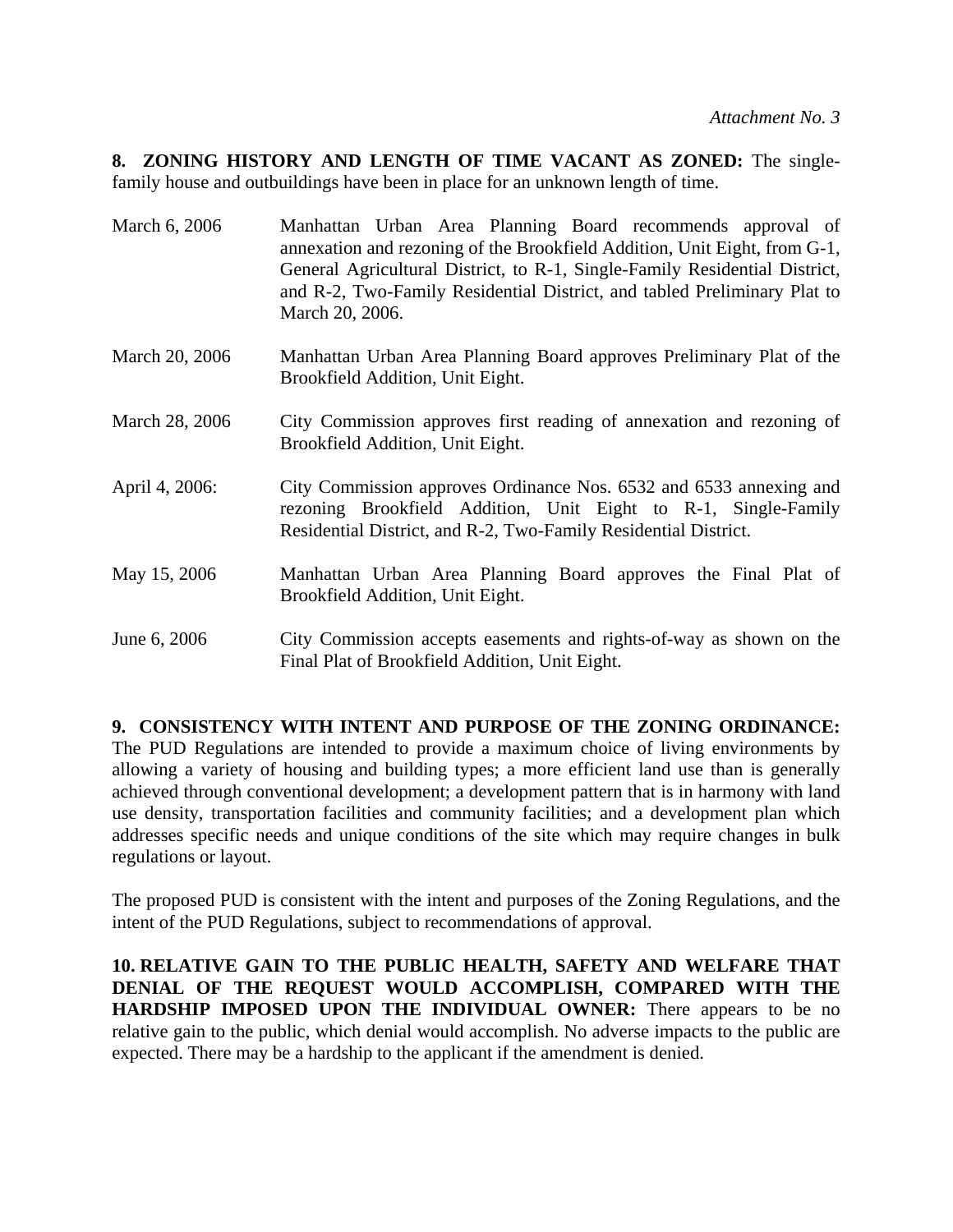**11. ADEQUACY OF PUBLIC FACILITIES AND SERVICES:** Adequate streets, sanitary sewer and water are available to serve the site.

# **12. OTHER APPLICABLE FACTORS:** None.

13. STAFF COMMENTS AND RECOMMENDATION: City Administration recommends approval of the proposed rezoning of the Brookline Self Storage PUD, from R-1, Single-Family Residential District, to PUD, Planned Unit Development District, with the conditions:

- 1. Permitted uses shall be limited to self-storage units.
- 2. Self-storage units shall only be used for the purpose of storage.
- 3. Hours of operation shall be 7 AM to 9 PM, Monday through Friday, and 9 AM to 6 PM, on Saturday and Sunday.
- 4. A locked gate shall be provided across the driveway entrance, the gate shall be screened, and the gate shall be locked after the hours of operation. The gate shall conform to any requirements for emergency access for emergency services.
- 5. Maintenance and lubrication of the metal overhead storage doors shall be performed regularly (at least yearly) in order to keep noise at a minimum.
- 6. Storage unit colors shall be earth-tone and compatible with nearby residential dwellings.
- 7. No vehicles shall be stored out-of-doors for more than 24 hours.
- 8. Other than parking of a vehicle for no more than 24 hours, outdoor storage is prohibited.
- 9. Additional evergreen trees shall be provided along the northern and western boundaries of the site to ensure the site is screened from residential properties.
- 10. Underground irrigation shall be provided to maintain landscaping.
- 11. Landscaping and irrigation shall be provided pursuant to a Landscaping Performance Agreement between the City and the owner, which shall be entered into prior to issuance of a building permit.
- 12. All landscaping and irrigation shall be maintained in good condition.
- 13. Two (2) ground signs and Exempt signage shall be permitted as described in Article VI, Section 6-104  $(A)(1),(2),(4),(5)$ , and  $(7)$ , of the Manhattan Zoning Regulations.

# **ALTERNATIVES:**

- 1. Recommend approval of the proposed rezoning of the Brookline Self Storage PUD from R-1, Single-Family Residential District, to PUD, Planned Unit Development District, stating the basis for such recommendation, with the conditions listed in the Staff Report.
- 2. Recommend approval of the proposed rezoning of the Brookline Self Storage PUD from R-1, Single-Family Residential District, to PUD, Planned Unit Development District, and modify the conditions, and any other portions of the proposed PUD, to meet the needs of the community as perceived by the Manhattan Urban Area Planning Board, stating the basis for such recommendation, and indicating the conditions of approval.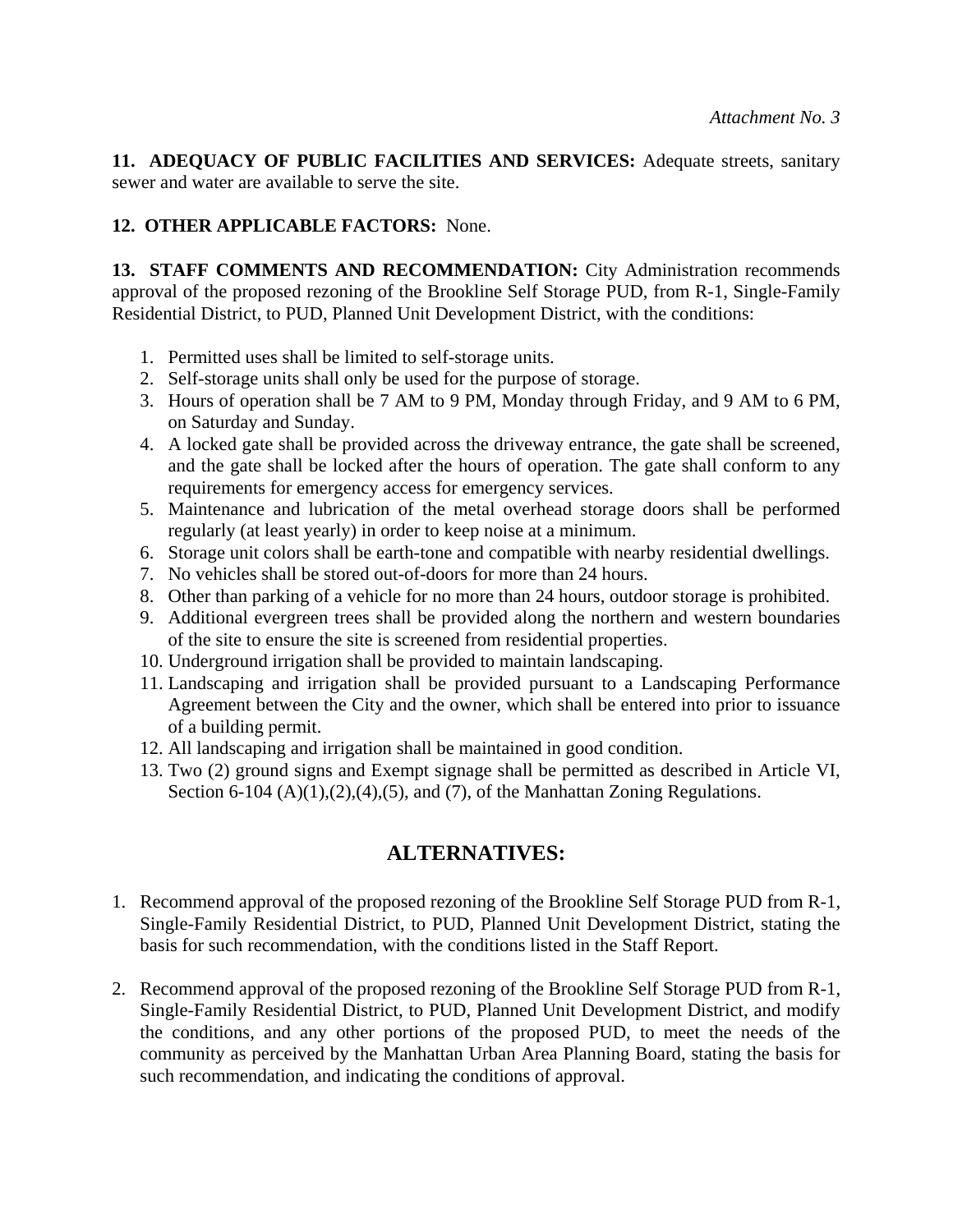- 3. Recommend denial of the proposed rezoning, stating the specific reasons for denial.
- 4. Table the proposed rezoning to a specific date, for specifically stated reasons.

# **POSSIBLE MOTION:**

The Manhattan Urban Area Planning Board recommends approval of the proposed rezoning the Brookline Self Storage PUD from R-1, Single-Family Residential District, to PUD, Planned Unit Development District, based on the findings in the staff report, with the thirteen (13) conditions, recommended by City Administration.

**PREPARED BY:** Steve Zilkie, AICP, Senior Planner

**DATE:** May 3, 2007 07027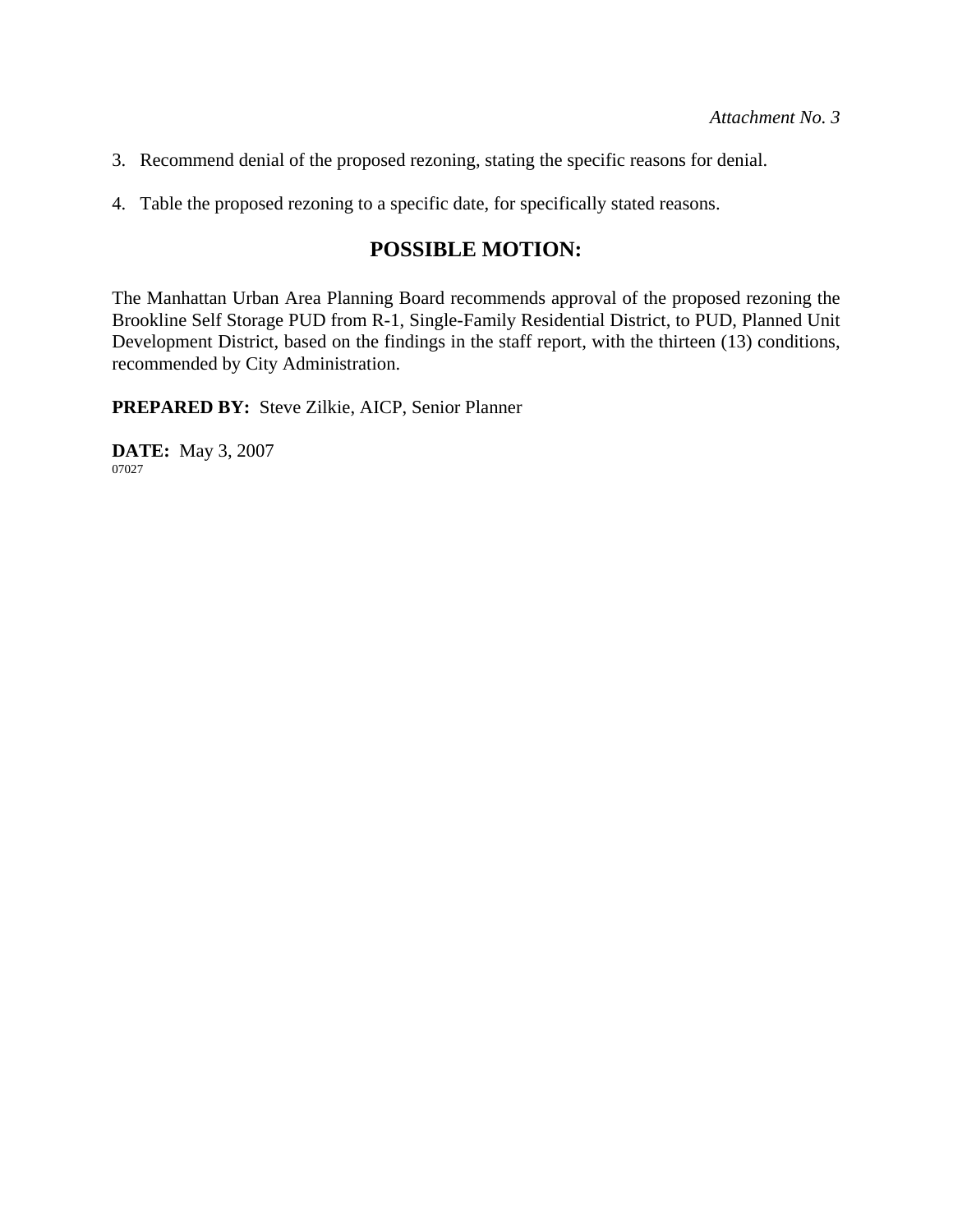#### **STAFF REPORT**

#### **ON AN APPLICATION TO REZONE PROPERTY**

**FROM:** I-2, Industrial Park District.

**TO:** C-5, Highway Service Commercial District.

**APPLICANT:** Purple Wave Holdings LLC. – Aaron McKee.

**ADDRESS:** 701 Enoch Lane, Manhattan KS 66502.

**OWNER:** Controlled Environmental Warehousing LLC.

**ADDRESS:** 132 W. Market Street, Osage City KS 66523.

**LOCATION:** 825 Levee Drive, which is located northwest of the intersection of Levee Drive and US Highway 24 (East Poyntz Avenue).

**AREA:** 3.838 acres.

**DATE OF PUBLIC NOTICE PUBLICATION:** Monday, April 16, 2007.

### **DATE OF PUBLIC HEARING: PLANNING BOARD:** Monday, May 7, 2007. **CITY COMMISSION:** Tuesday, June 5, 2007.

**EXISTING USE:** Former Flint Hills Beverage warehouse. The proposed occupant of the building is Purple Wave Auction, Inc. a rapidly growing live and online auction house, which sells vehicles, trailers, boats, furniture, appliances, as well as property of individuals. Purple Wave is currently located at 701 Enoch Lane.

**PHYSICAL AND ENVIRONMENTAL CHARACTERISTICS:** Generally a flat site, which drains to the east and south. Structures consist of: an existing one-story 17,947 square foot metal warehouse building in the northeast part of the site; a 748 square foot one-story metal building to the west of the main building; and, a 38 foot silo to the north of the two buildings. There are three concrete driveways off Levee Drive. The southernmost driveway connects to an off street parking lot with 25 parking spaces along the US Highway 24 frontage with a driving aisle extending to the northwest and 6 additional parking spaces. Two additional concrete driveways off Levee Drive lead to the eastern side of the main building and delivery doors. The remainder of the site is open landscape space consisting of lawns, trees, shrubs and a large decorative pond on the western side of the site.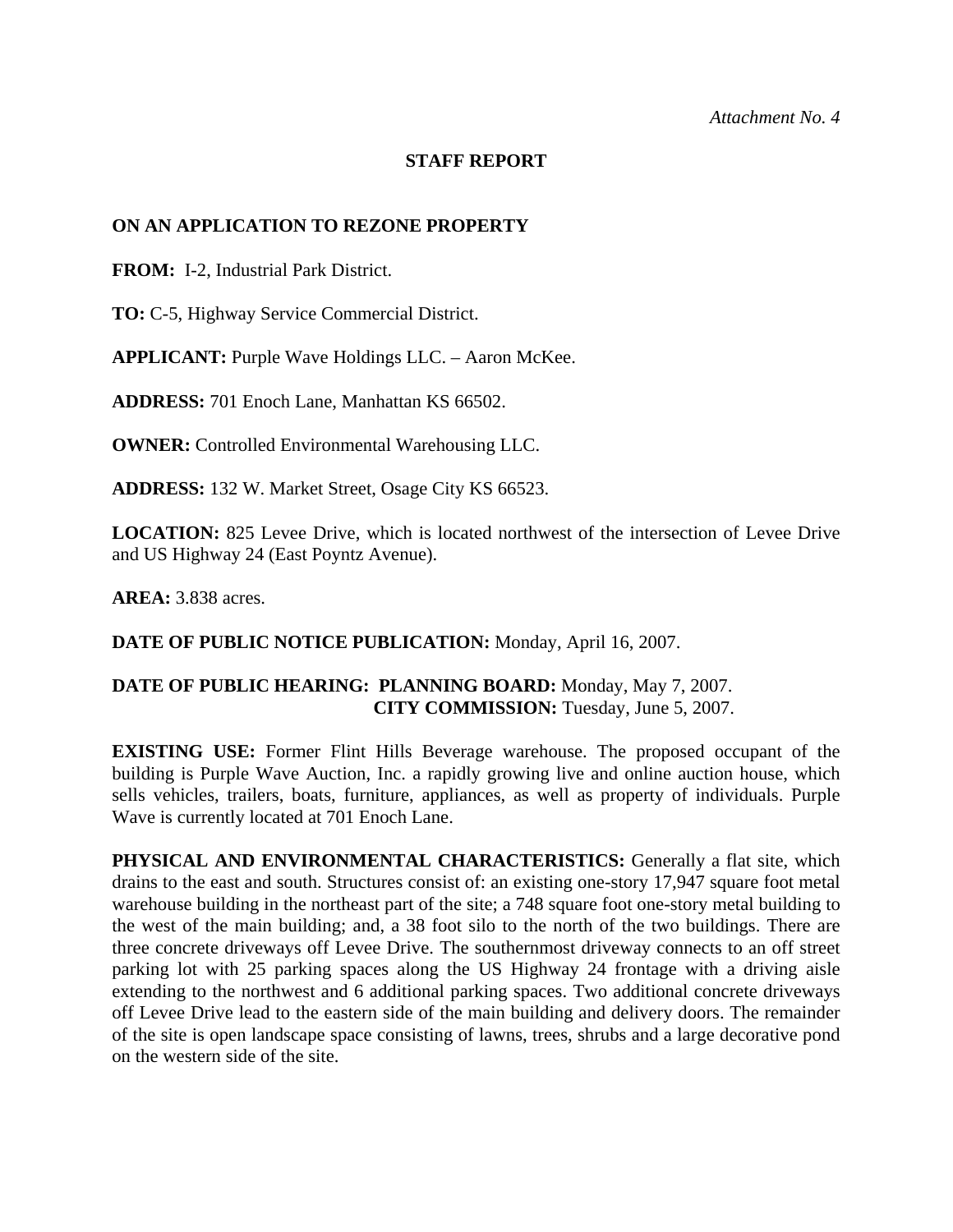The site is in the 500 Year Flood Plain, an area which is not subject to Flood Plain requirements.

### **SURROUNDING LAND USE AND ZONING:**

- **(1) NORTH:** Warehousing and distribution, parking lot, and municipal facility; I-2 District.
- **(2) SOUTH:** US Highway 24 a divided 4-lane KDOT controlled street, railroad, open undeveloped land; Pottawatomie County A-1, General Agriculture District.
- **(3) EAST:** Levee Drive, a local street, home improvement center, and warehouse and distribution: C-5 District and I-3 Light Industrial District.
- **(4) WEST:** Vocational and educational facility, new car sales, hotel, auction and vehicle sales, wholesale distribution warehouse, shopping center; I-2 District, C-5 District, C-2, Neighborhood Shopping District, and PUD.

**GENERAL NEIGHBORHOOD CHARACTER:** A major industrial/commercial corridor entrance to the City.

**SUITABILITY OF SITE FOR USES UNDER CURRENT ZONING:** The site is suitable for the permitted and conditional uses of the I-2 District.

**COMPATIBILITY OF PROPOSED DISTRICT WITH NEARBY PROPERTIES AND EXTENT TO WHICH IT MAY HAVE DETRIMENTAL AFFECTS:** The use will add additional traffic, light, and noise, in an otherwise busy commercial and industrial corridor. Adequate off-street parking must be provided so that adjacent properties are not used for parking. The site is approximately 4 acres in area and should be sufficient in area to provide adequate parking. Levee Drive does not have curb and gutter and parking along the street could impede turning movements into warehouse and distribution uses to the north of the rezoning site. The proposed rezoning is otherwise a compatible use along a major traffic industrial/commercial corridor.

**CONFORMANCE WITH COMPREHENSIVE PLAN:** The site is identified as Industrial on the Northeast Planning Area Future Land Use Map of the Manhattan Urban Area Comprehensive Plan.

With respect to Policies concerning the Industrial category, relevant policies are:

### *I 1: Characteristics*

*The Industrial designation is intended to provide locations for light and heavy manufacturing, warehousing and distribution, indoor and screened outdoor storage, and a wide range of other industrial services and operations. Typically, heavy industrial uses involve more intensive work processes, and may involve manufacturing or basic resource handling and/or extraction. Design controls within an Industrial area are not as extensive as in the Office/Research Park category and a broader range of uses is permitted.*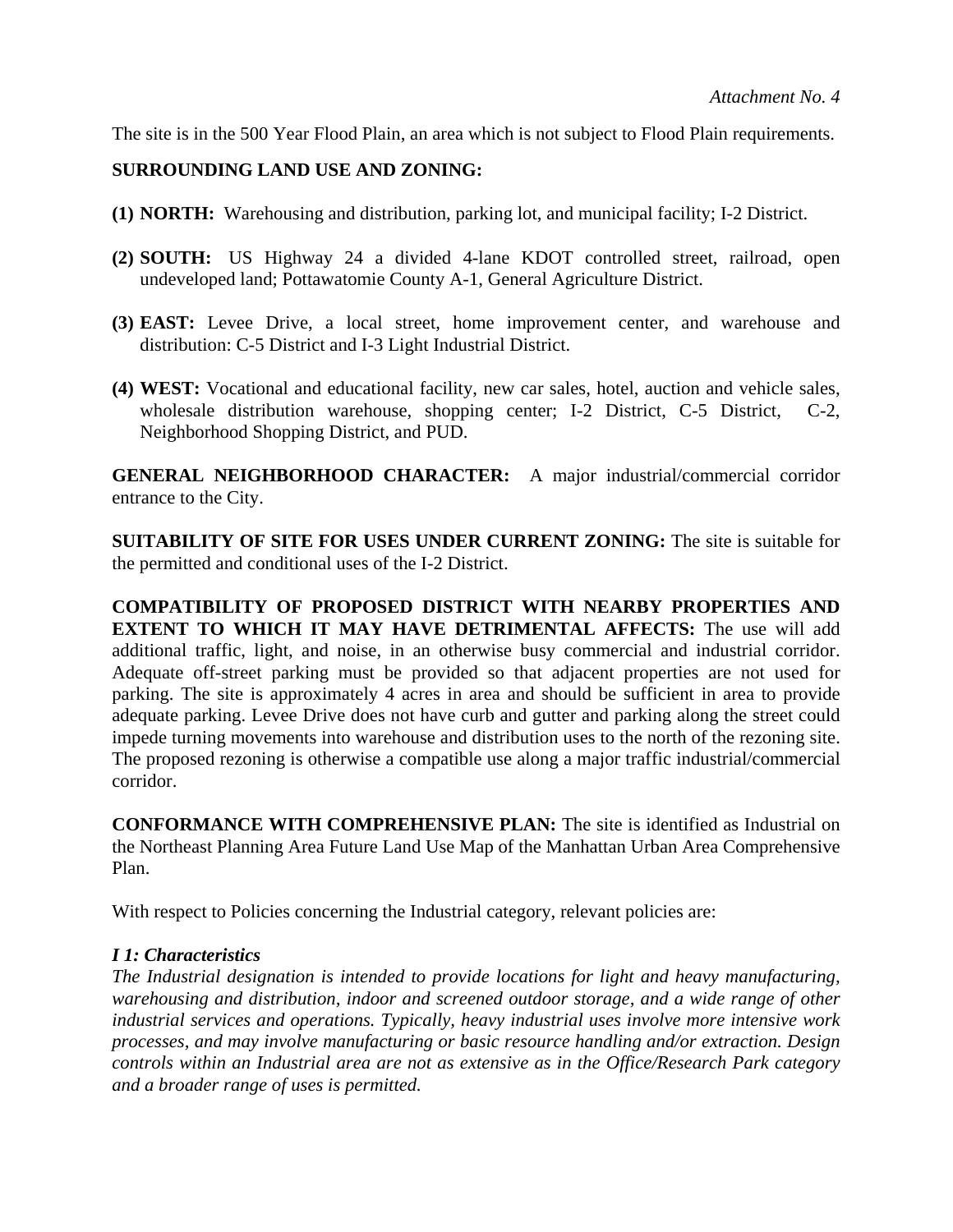#### *I 2: Location*

*Because of their potential environmental impacts, Industrial uses should generally be located away from population centers or must be adequately buffered. Traffic generated by industrial uses should not pass through residential areas. Sites should have access to one or more major arterials or highways capable of handling heavy truck traffic. Railroad access is also beneficial to certain types of heavy industrial uses. Light industrial uses can typically be located in areas that also contain some highway-oriented commercial uses, and might benefit from close proximity and better access to their local customer base.* 

#### *I 3: Screening*

*Storage, loading and work operations should be screened from view along all industrial area boundaries (when adjacent to non-industrial uses) and along all public streets.* 

The Northeast Planning Area Map shows the corridor as primarily Community Commercial, with the proposed rezoning site and sites abutting it as Industrial.

The proposed C-5 District is generally in conformance to the Comprehensive Plan. The singleuse highway service activity is generally discouraged to reduce multiple vehicle trips. The proposed rezoning site is an example of a single-use site that the Plan recognizes may occur in the area, which is dominated along the corridor by commercial uses.

**ZONING HISTORY AND LENGTH OF TIME VACANT AS ZONED:** The site was annexed in April 1969.

|                 | April 1969-July 1969 E, Light Industrial District |
|-----------------|---------------------------------------------------|
| July 1969 -1970 | I-3, Light Industrial district                    |
| 1970-Present    | I-2, Industrial Park District                     |

The building at 825 Levee Drive was constructed in the early 1980's.

**CONSISTENCY WITH INTENT AND PURPOSE OF THE ZONING ORDINANCE:** The intent and purpose of the Zoning Regulations is to protect the public health, safety, and general welfare; regulate the use of land and buildings within zoning districts to assure compatibility; and to protect property values. The C-5 District is designed to provide for businesses offering accommodations, supplies, or services to motorists, and for certain specialized activities which require access to major streets and highways. Outdoor storage, with the exception of sales lots for motor vehicles and boats, must be enclosed by six (6) foot tall sight obscuring screening, which can be fence or evergreen trees.

The proposed C-5 District is adjacent to a major street. Minimum lot size is 10,000 square feet in area and the site is approximately 4 acres in area. The intent of the regulations is met.